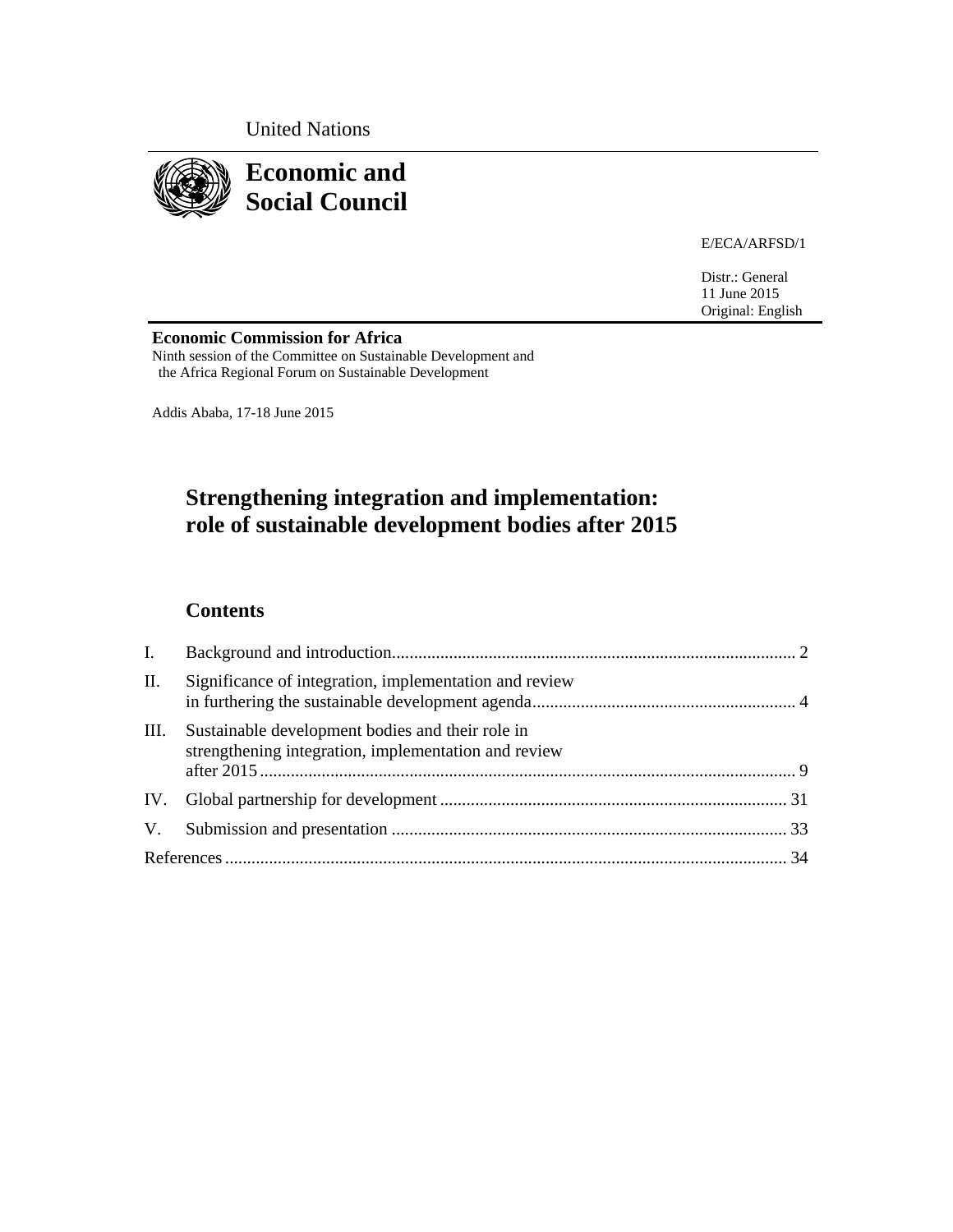# **I. Background and introduction**

1. The United Nations Conference on Sustainable Development (Rio+20), which was held in Rio de Janeiro, Brazil, in June 2012, emphasized the role of effective governance at all levels in achieving sustainable development. The Conference recognized that the institutional framework for sustainable development should be consistent with the Rio Principles, and build on Agenda 21 and the Johannesburg Plan of Implementation. It also recognized that reform of the institutional framework was not an end in itself, but a means to achieve sustainable development. In that regard, it committed to strengthening the institutional framework for sustainable development at the global level to, among other things, promote a balanced integration of the three dimensions of sustainable development and enhance implementation by, among other measures, strengthening coherence and coordination, avoiding duplication of efforts and reviewing progress in implementing sustainable development.

2. Moreover, Rio+20 established a universal intergovernmental High-level Political Forum (HLPF), building on the strengths, experiences, resources and inclusive participation modalities of the United Nations Commission on Sustainable Development, and subsequently replacing the Commission. It also decided to launch an intergovernmental and open, transparent and inclusive negotiation process under the General Assembly to define the format and organizational aspects of the Forum, with the aim of convening its first meeting at the beginning of the sixty-eighth session of the General Assembly.

3. The Conference called for promoting the review and stocktaking of progress in the implementation of all sustainable development commitments, including commitments related to means of implementation. It recognized that the development of sustainable development goals could be useful for providing a focused and coherent action on sustainable development, and emphasized, among other things, that the goals should take into consideration and incorporate in a balanced way, all three dimensions of sustainable development and their interlinkages. It stressed that the goals should be coherent with, and integrated into the United Nations post-2015 development agenda, and called for an inclusive and transparent intergovernmental process that would be open to all stakeholders.

4. To deliberate on the main outcomes of Rio+20 and their implications for Africa, the Economic Commission for Africa (ECA), in collaboration with the African Union Commission, the African Development Bank and the Department of Economic and Social Affairs, convened the Africa Regional Implementation Meeting (Africa-RIM) from 19 to 21 November 2012. The Africa-RIM Outcome Document represented Africa's collective input into the General Assembly processes on Rio+20 follow-up, including, the institutional framework for sustainable development, the sustainable development goals and means of implementation. The Meeting recommended the upgrading of the Africa-RIM to the Africa Regional Forum on Sustainable Development to provide the platform for deliberating on the region's input to HLPF.

5. The sixth Joint Annual Meetings of the African Union Specialized Technical Committee on Finance, Monetary Affairs, Economic Planning and Integration and the Economic Commission for Africa Conference of African Ministers of Finance, Planning and Economic Development, of March 2013, deliberated on the progress made in the implementation of the Rio+20 outcomes. The Conference acknowledged the Africa-RIM outcome document as a key African input to the Rio+20 follow-up processes and requested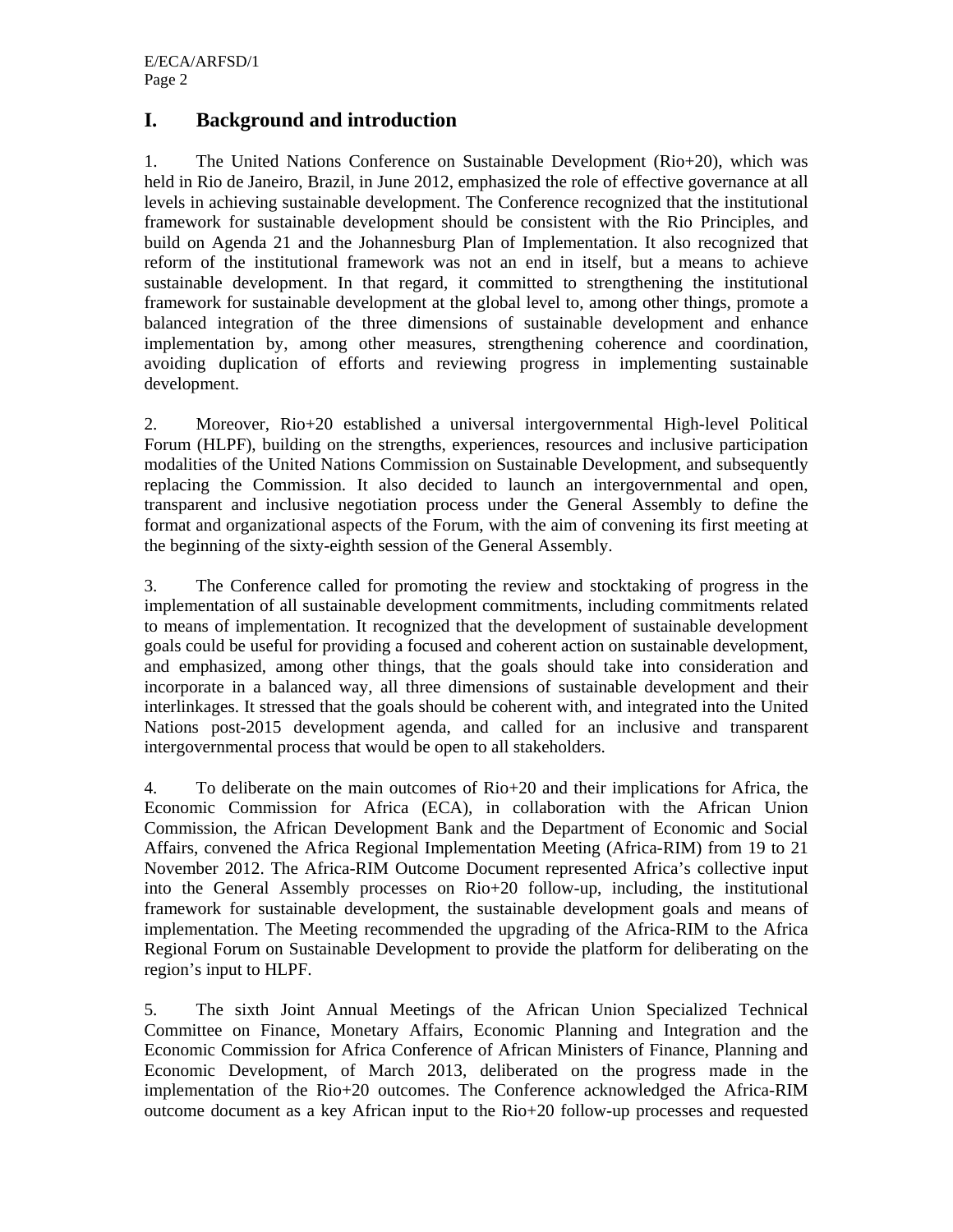the African Union Commission, ECA, the African Development Bank, and other relevant partners to expedite the development of a regional action plan for coordinated implementation of the Rio+20 outcomes in Africa. Such a plan should include strategies for the integration of the outcomes into national development policies, strategies and plans, taking into account the need for balancing economic, social and environmental development imperatives. The Conference also urged that necessary steps be taken to achieve an early convergence between the post-2015 development agenda and the Rio+20 follow-up processes, particularly the sustainable development goals, in order to ensure a "Delivering as one" development agenda.

6. In January 2013, the General Assembly established an intergovernmental Open Working Group to steer the formulation of the sustainable development goals. At the Africa level, the High-level Committee on the post-2015 development agenda was established to further strengthen political leadership in the Africa post-2015 development agenda process. In May 2013, the Assembly of the African Union mandated the High-level Committee to oversee and provide political guidance on the Africa process. The Committee was also mandated to finalize the common African position and ensure that the priorities identified were integrated into the post-2015 development agenda.

7. The Africa Regional Consultative Meeting on the sustainable development goals was held from 31 October to 5 November 2013. The meeting was attended by ministers and highlevel officials from African countries, regional and subregional organizations, a wide range of major groups and development partners. Participants of the meeting endorsed 12 sustainable development goals that embody Africa's priorities for sustainable development, in the context of a post-2015 development agenda. The outcome document of the Africa Regional Consultative Meeting on the sustainable development goals was adopted as an input to the work of the Africa High-level Committee on the post-2015 development agenda.

8. Following extensive consultations in Africa with a wide range of stakeholders, the common African position on the post-2015 development agenda was formulated and adopted by the Assembly of the African Union in January 2014. Through the common African position, Africa has made substantial contributions to the Open Working Group's proposal for sustainable development goals and the Secretary-General's Synthesis Report on the post-2015 development agenda. In September 2014, the General Assembly welcomed the report produced by the Open Working Group, which proposed 17 Goals and 169 targets, and decided that the proposal "shall be the main basis for integrating sustainable development goals into the post-2015 development agenda, while recognizing that other inputs will also be considered in the intergovernmental negotiating process at the sixty-ninth session of the General Assembly" (see A/68/970).

9. In July 2013, the General Assembly established HLPF and adopted decisions on its format and organizational aspects. The inaugural meeting of the Forum in September 2013, and the second meeting of the Forum in July 2014, highlighted its pivotal role in promoting and reviewing the implementation of the post-2015 development agenda and the sustainable development goals. At its 2014 meeting, the Forum adopted its theme for 2015: "Strengthening integration, implementation and review - the HLPF after 2015". The 2015 meeting will be held from 26 June to 8 July 2015, including a three-day ministerial segment to be held from 6 to 8 July 2015. In addition to the issues of integration, implementation and review highlighted in its theme, the Forum will allocate time to discuss other topics, notably: new and emerging issues and the science-policy interface; sustainable consumption and production; small island developing States and other countries in special situations.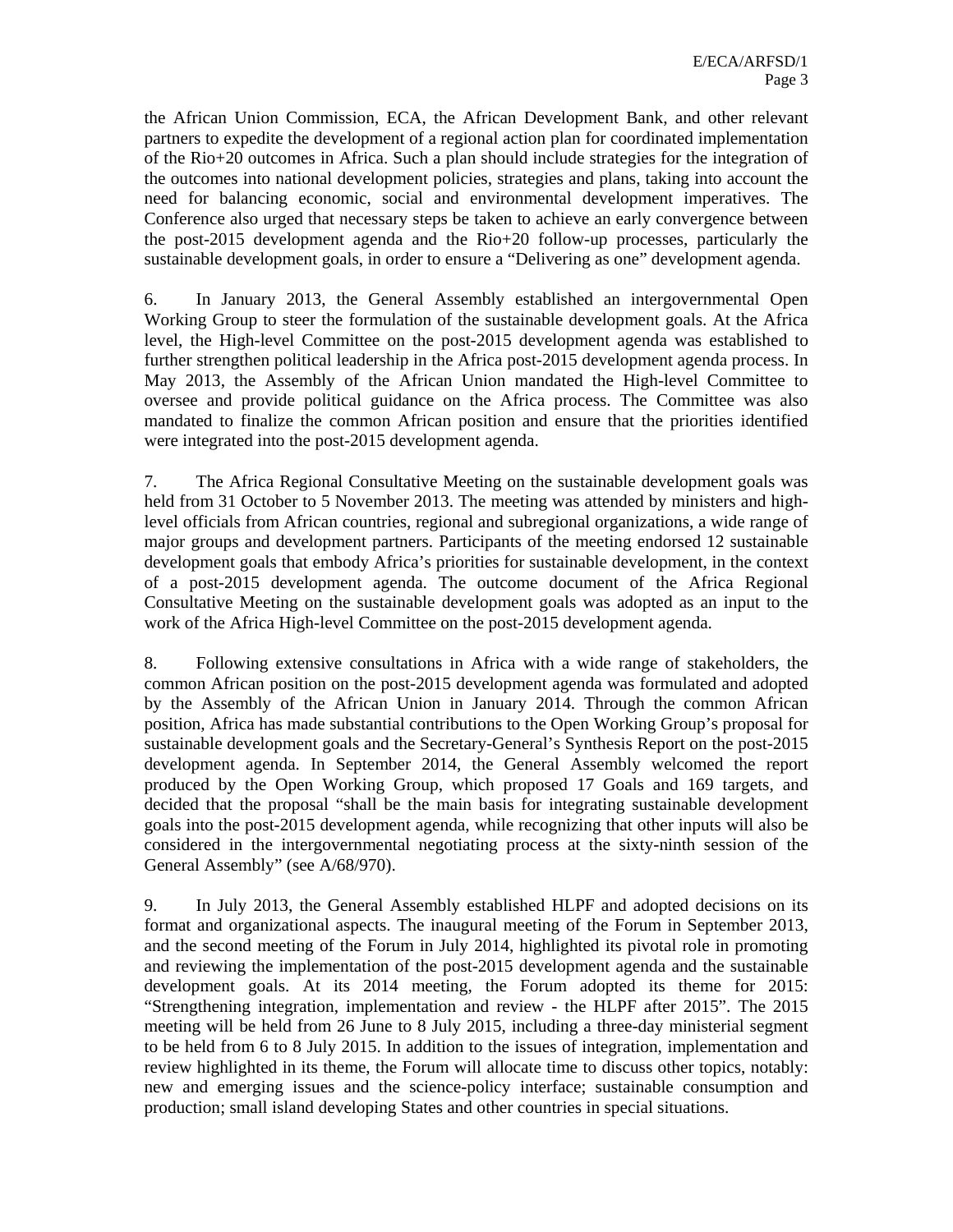10. In December 2014, the Secretary-General released his Synthesis Report to support intergovernmental negotiations on the post-2015 development agenda and summarize the inputs received. He suggests six essential elements to communicate the proposed sustainable development goals: dignity; a focus on people; prosperity; respect for the planet; justice and effective governance to promote safe and peaceful societies; and partnerships to catalyse global solidarity (United Nations, 2014). As regards the intergovernmental negotiations on the post 2015 agenda, seven sessions will be held from January to July 2015. Negotiations will focus on the expected four main parts of the post-2015 development agenda: declaration; sustainable development goals and targets; means of implementation and the global partnership; and follow-up and review. The co-facilitators have been requested to ensure the engagement of non-State actors building upon the Open Working Group practices.

11. The HLPF-2015 will occur at a time when negotiations on the post-2015 development agenda will be in full swing. The preparations for HLPF can give political impetus to the last phase of negotiations. A focused discussion on the substantive aspects of integration and implementation and review and on how to prepare HLPF for the post-2015 period can complement the negotiations, while not prejudging their outcome. Given that the outcomes of the Africa Regional Forum on Sustainable Development will serve as Africa's collective input to HLPF-2015, the Regional Forum will deliberate on key issues to be discussed at the global Forum.

12. The present report analyses the role of sustainable development bodies at various levels in strengthening integration, implementation and review after 2015, following the adoption of the post-2015 development agenda, which will embody the sustainable development goals. The report is intended to inform the deliberations of the Africa Regional Forum on Sustainable Development to be held in May 2015, which is expected to reach a consensus on key messages that will constitute Africa's collective input to HLPF-2015.

The present report is organized into five sections. This section presents the background and introduction. Section II of the report highlights the significance of integration, implementation and review in furthering the sustainable development agenda. Section III discusses the role of sustainable development bodies at global, regional, subregional, national and local levels in advancing integration, implementation and review. It also presents recommendations for consideration by the Africa Regional Forum on Sustainable Development as key messages to HLPF-2015. Section IV highlights key issues for Africa on global partnership for development, particularly in relation to means of implementation. It also concludes with recommendations for consideration by the Africa Forum. Section V is the submission for presentation at HLPF-2015.

# **II. Significance of integration, implementation and review in furthering the sustainable development agenda**

13. The Outcome Document of Rio+20 acknowledges the need to "mainstream sustainable development at all levels, integrating economic, social and environmental aspects and recognizing their interlinkages, so as to achieve sustainable development in all its dimensions" (United Nations, 2012, para. 3). As part of the process of preparing for Rio+20, the United Nations worked with about 70 countries to prepare national reports on progress and lessons learned from the Millennium Development Goals. A report was then prepared that synthesized the key lessons from 60 of the countries (DESA and UNDP, 2012). The study found that implementation of sustainable development has remained a critical challenge, with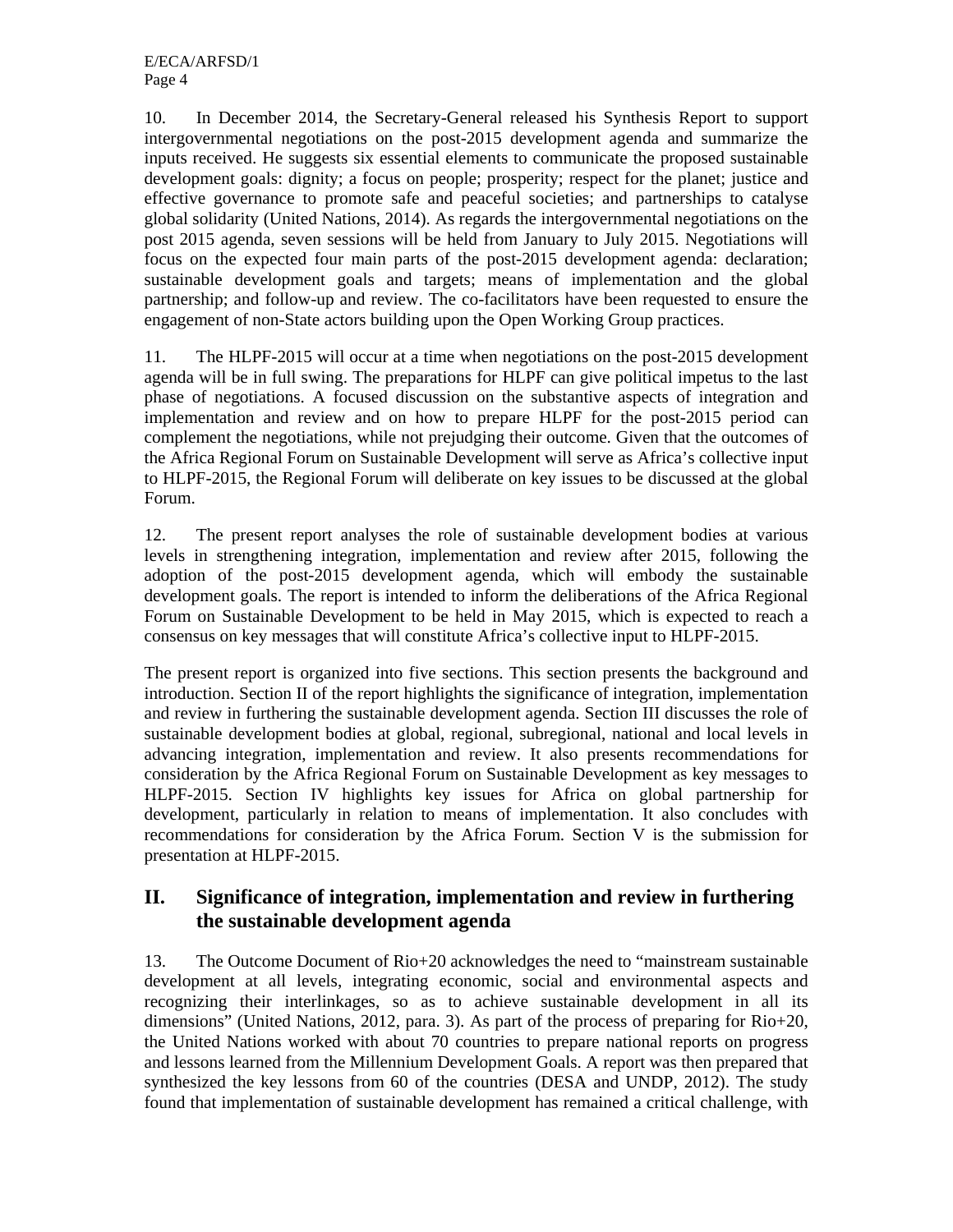many Governments perceiving environmental sustainability as important to economic growth. It identified integration of the three dimensions of sustainable development, inclusion of all stakeholders and actors, coherent planning and decision-making at various levels, and thus implementation itself to be critical.

### **A. Integration**

14. The World Summit on Sustainable Development broadened and strengthened the general understanding of sustainable development, particularly the important linkages between economic growth, social development and environmental protection. The Summit recognized the three components of sustainable development as interdependent and mutually reinforcing dimensions, hence the emphasis placed on promoting their balanced integration. The interfaces between them are important. According to Munashinge (1996), the economic and social elements interact to give rise to issues such as intra-generational equity and targeted relief for the poor. The economic–environmental interface has yielded ideas on valuation and internalization of environmental impacts. Finally, the social–environmental linkage has led to renewed interest in areas like intergenerational equity and popular participation.

15. The above suggests a broad integrated conceptual approach in which the net benefits of economic activities are maximized, subject to maintaining the stock of productive assets over time, and providing a social safety net to meet the basic needs of the poor. It calls for appropriate institutional and strategic frameworks and supporting systems that foster an integrated approach. The New Partnership for Africa's Development (NEPAD) and the report of the Commission on Africa clearly articulate the interlinkages between Africa's many development challenges.

16. The Africa Environment Outlook (2006) underscores the interdependency between environmental concerns and various facets of development, and calls for an interlinkage approach. The various thematic reports of the United Nations Millennium Project, demonstrate the interlinkages between the various Millennium Development Goals, and the need for adopting an integrated approach in pursuit of their attainment in an efficient and effective manner. Accordingly, these global and regional-level responses, individually and collectively, provide opportunities for enhancing synergies and promoting interlinkages in tackling the region's development challenges.

17. To date, the progress reported in the implementation of sustainable development commitments has shown a glaring weakness in fostering this integration. However, global, regional and national level strategic responses to the Millennium Development Goals have provided invaluable opportunities to harness the synergies integral to this interconnectedness. In the pursuit of human development, the emphasis on multidimensionality complements conventional approaches to sustainability, which serves as a reminder that the debate about what should be sustained is as important as how to sustain it.

18. Sustainable development challenges are interlinked across spatial, thematic and institutional processes. Changes in the natural resource base and the challenges of sustainable development are caused by the same sets of drivers, which include: demographic change; economic processes; scientific and technological innovation; distribution patterns; cultural, social, political and institutional processes; consumption and production patterns; and globalization that has brought about increased flow of goods, services, capital, technologies,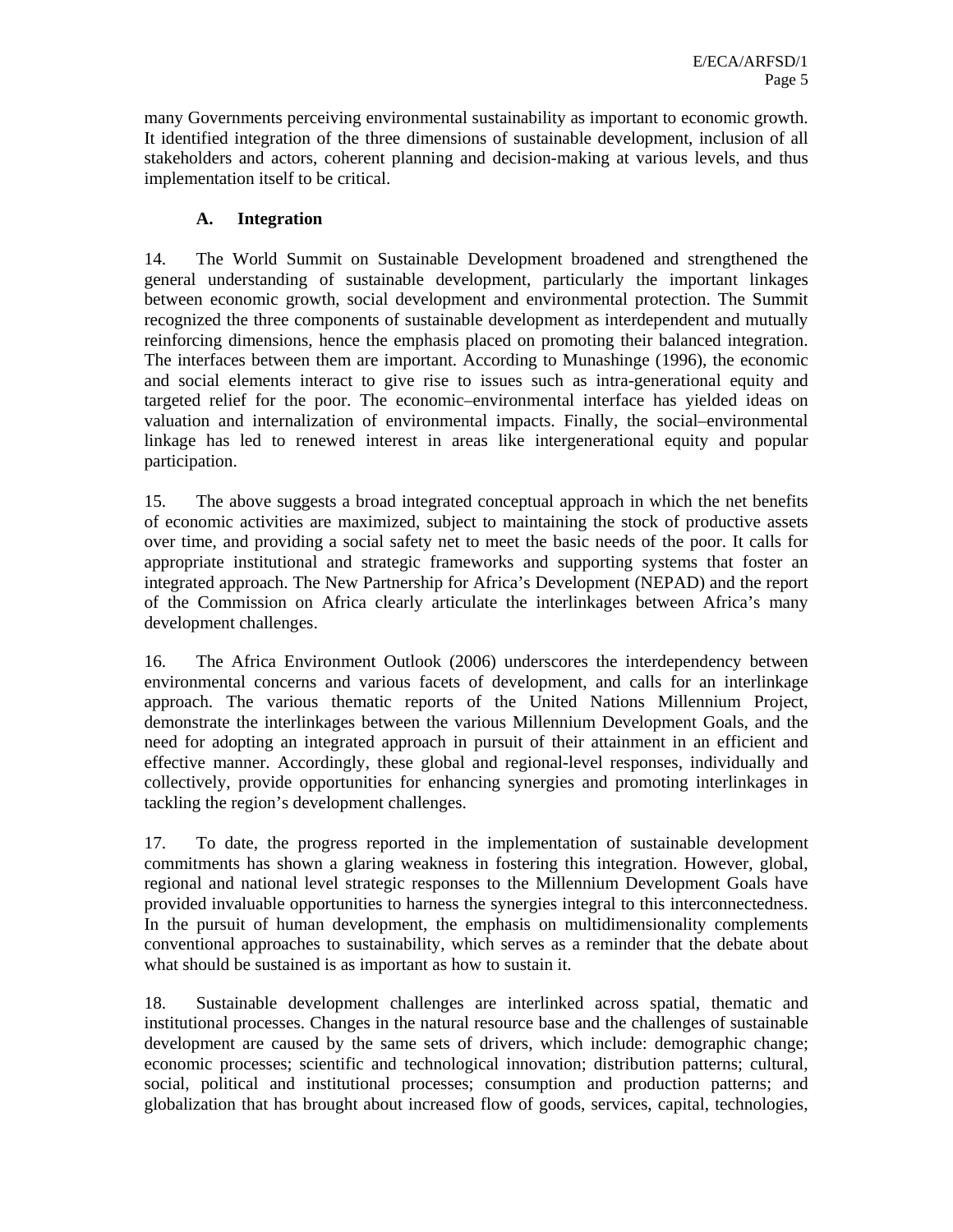knowledge, information, ideas and labour at global level. There is an intricate relationship among these drivers, which in turn, has effects on the natural resource base. Understanding these interlinkages help in the design of policies and programmes to tackle sustainable development challenges.

19. Adopting an interlinkage approach in the formulation of policy and the development of programmes can therefore help to ensure that interventions are more relevant, robust and effective, and that policies are based on principles that are cross-sectoral (UNEP, 2006). Thus, an interlinkage approach offers an opportunity for better coordination and harmonization of policies to eliminate any contradictions or unintentional effects, avoid overlaps, and boost capacity to carry out sustainable development. Implementing sustainable development through the interlinkage approach results in fewer conflicts, less duplication of work, strengthened complementarities and synergies, and makes it possible to take advantage of development opportunities. The essence of an interlinkage approach, thus, is to reduce tradeoffs and enhance the efficiency of the entire system rather than increasing the productivity of specific sectors, often at the expense of others.

## **B. Implementation**

20. The achievement of sustainability in national development requires a strategic approach, which is both long-term in its perspectives and integrated or "joined-up" in linking various development processes that are sophisticated enough to meet the complex challenges of sustainable development (OECD and UNDP, 2002). Nowhere are these challenges more profound than in Africa, hence, the adoption of several development frameworks at the level of Heads of State and Government to provide overarching frameworks for Africa's transformation and for dealing with sustainable development challenges on the continent.

21. The continental frameworks include NEPAD of 2001, which reflects the common vision of African leaders, and the shared commitment to eradicating poverty and to placing their countries, both individually and collectively, on the path to sustainable growth and development. In January 2015, the Assembly of the African Union adopted the Agenda 2063 framework as a shared strategy for inclusive growth, structural transformation and sustainable development in the region. The Agenda reiterates and builds on the principles and strategic orientations of NEPAD and earlier continental development frameworks, such as the Lagos Plan of Action of 1980 and the Abuja Treaty on the African Economic Community of 1991. It provides an integrated framework that promotes coherence and synergies among the various continental development frameworks and strategies.

22. In their common African position for the post-2015 development agenda adopted in January 2014, the Heads of State and Government affirmed their collective interest to, among other things, pursue structural economic transformation that promotes inclusive and peoplecentred development. Agenda 2063 subsumes the common African position and provides the framework for the post-2015 development agenda on the continent. Accordingly, the Agenda constitutes an integrated framework for the implementation of international commitments on sustainable development in Africa.

23. The implementation of sustainable development commitments, calls for the development of policies and strategies that embody relevant sustainable development principles and commitments. In this context, countries have, over the years, developed and implemented national strategies for sustainable development in various forms aimed at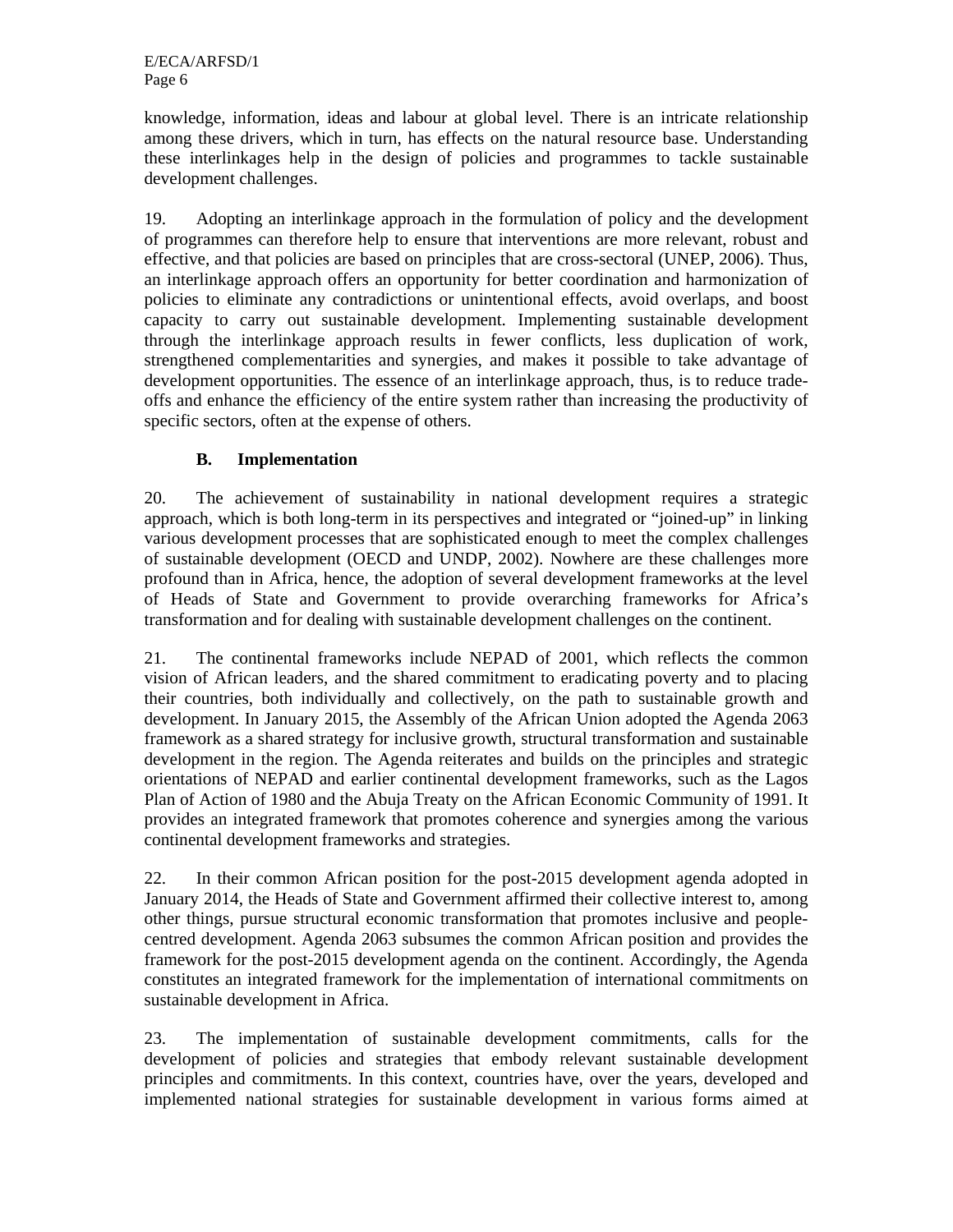achieving poverty reduction, broad-based and equitable growth, and environmental sustainability.

24. The Organization for Economic Cooperation and Development (OECD)–Development Assistance Committee and the defunct United Nations Commission on Sustainable Development guidelines on the national strategy for sustainable development process, indicate that a national strategy for sustainable development does not necessarily mean developing a new strategy document, but it should entail improving or restructuring the decision-making process to achieve a full integration of economic, social and environmental issues, and a broader range of public participation. Indeed, the OECD Development Assistance Committee (2001) defines a strategy as comprising "a coordinated set of participatory and continuously improving processes of analysis, debate, capacity strengthening, planning and investment, which integrates the economic, social and environmental objectives of society, seeking tradeoffs where this is not possible."

25. Achieving sustainable development depends a great deal on high-level political commitment, well-functioning government institutions and overcoming coordination failures in public policies (OECD, 2005). Developing and implementing a national strategy for sustainable development should involve a broad range of stakeholders from the private sector and civil society, and also governments, who should be involved in all stages of the process of developing and implementing the strategy, and in making decisions about its scope, the process and the outcomes (OECD–UNDP, 2002). This allows strategies to take a broad view of issues, give voice to a range of dispersed interests and develop trade-offs across policy areas.

26. Given the complexity of issues to be dealt with in a national strategy for sustainable development process, stakeholders need the requisite knowledge and skills that will allow for meaningful participation. According to OECD (2005), national strategies for sustainable development should involve local authorities and be a two-way iterative process between national and decentralized levels. The main strategic principles and directions should be set at the central level, but more detailed planning, implementation and monitoring can also be undertaken at the decentralized level, with appropriate transfer of resources and authority. This will ensure commitment to the process and actions that yield desired results at all levels.

27. Access to adequate means of implementation is critical to strategy development and implementation. An ECA survey of national strategies for sustainable development indicates inadequate institutional, technical and financial capacities as major challenges. In view of the centrality of ministries of planning, finance and national planning commissions or similar bodies, their involvement in guiding development planning processes and in formulating national development frameworks, would be crucial. Also of importance, is budget support that would ensure coherence between budget and strategy priorities in the national strategy planning process.

28. The incremental costs associated with the implementation of the sustainable development agenda demands that domestic resources be complemented with external sources of funding. It is therefore critical that countries begin to engage actively in assessing financing needs and articulating a financing strategy for the sustainable development goals. In particular, given that Africa has been mostly dependent on foreign sources to finance its development over past decades, it is crucial that the continent takes a proactive step in putting forward its ideas about how the sustainable development goals will be financed.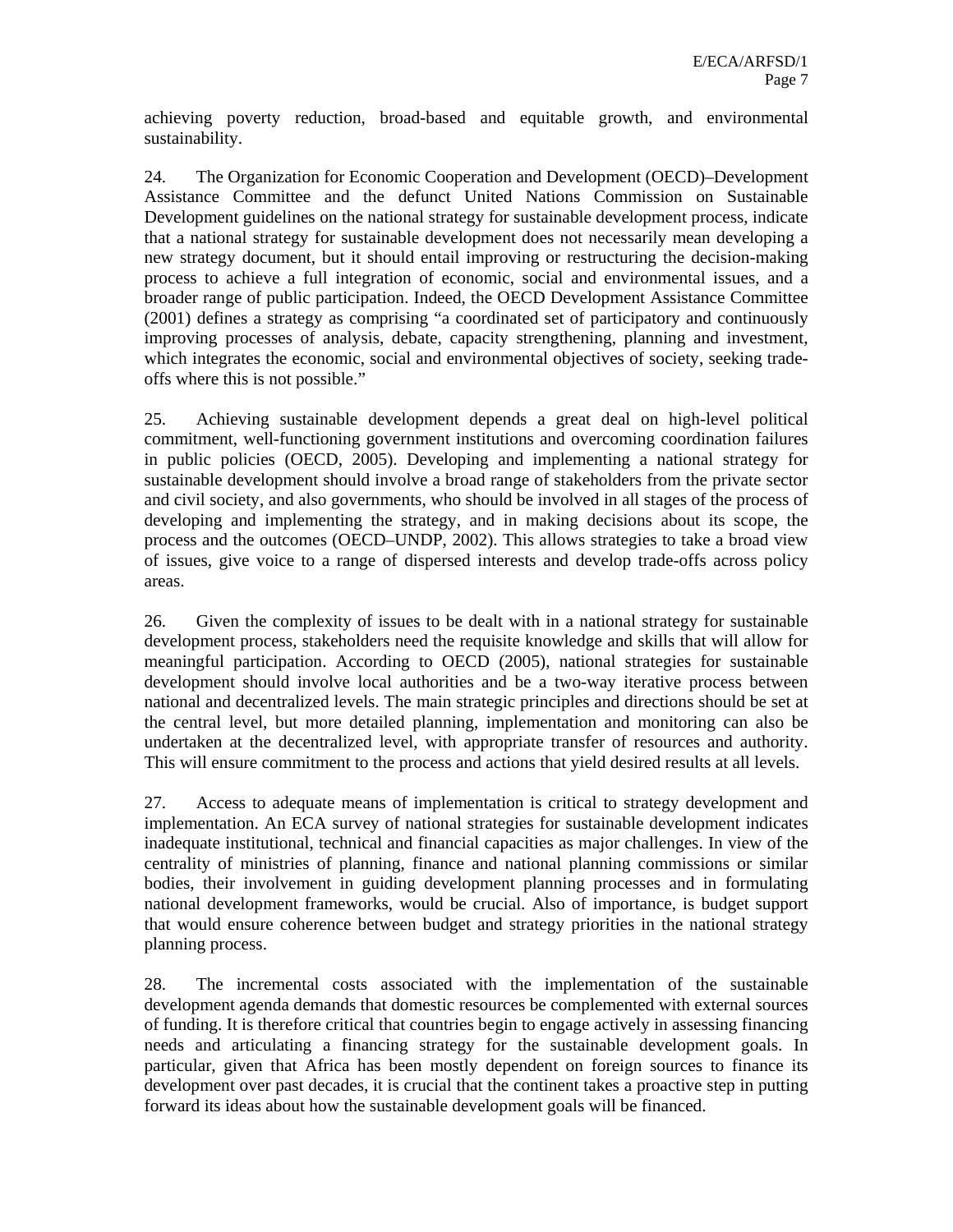29. Africa needs to put adequate time and resources into estimating the resource needs for the sustainable development goals as soon as possible, to inform or feed into expert, development cooperation, informal dialogues and intergovernmental negotiations (ECA, 2015). Also, as advanced by the Division for Sustainable Development–Department of Economic and Social Affairs (2002), donors should adopt flexible approaches that would allow them to technically and financially support different components of the strategy process. The adoption of sustainable development goals will lead to renewing national strategies to ensure that they are consistent with the goals and targets in accordance with national priorities, thus advancing implementation.

### **C. Review**

30. Progress towards sustainability can be monitored through regular reporting on trends, changes in, and co-influence of, the economic, social and environmental dimensions of sustainable development, which should be embedded in the sustainable development strategy processes. These processes need to be recognized as learning processes, in which information about progress towards sustainability, or lack of progress, is used constructively to revise the mechanism and the means to realizing objectives (OECD–UNDP, 2002). In this regard, the processes should embody mechanisms for monitoring, follow-up, evaluation and feedback, including setting realistic and flexible targets. In this way, it will enable focus to be put on outcomes and means of implementation.

31. The development and incorporation of quantitative indicators can help remove discrepancies between the intentions set out in national strategies and what is, or can be, realized in practice. Statistics and indicators make it far easier to identify and assess gains and trade-offs among the economic, environmental and social dimensions of sustainable development. Indicators can be used to track progress along sustainable development paths and provide the foundation for performance targets. They also contribute to policy transparency and accountability (OECD, 2005). Statistics and indicators for review, monitoring and reporting on progress are also critical for planning and designing strategies, plans and programmes.

32. Sustainable development indicators show, in an integrated fashion, the state of economic, social, and environmental well-being and changes taking place in a sector, system, institution, community, country, region or continent. Indicators provide benchmarks and help measure performance and progress over time. For sustainable development indicators to be useful for decision-making, it is critical that the underlying data be accurate, reliable and collected frequently enough, to facilitate decision-making at all possible levels. In some cases, the quality and accuracy of statistical data may be more important for the decision maker than the quantity or coverage. In other instances, qualitative indicators may have to be used. The information or data should also be available when it is needed. In Africa, where national statistical capacities are weak, and where economic and social infrastructure is poor, the quality and coverage of primary data are often poor. Decision-making processes should thus take into account the constraints related to data availability and accuracy.

33. Sustainable development indicators also help measure the degree of sustainability, how far a sector or country is from desired targets and goals, and to identify weaknesses and what needs to be done. For policy decision makers, indicators are a useful communication tool for assessing and expressing the relative effectiveness of, or need for, policies and performance (political accountability). Numeric indicators often provide the most useful and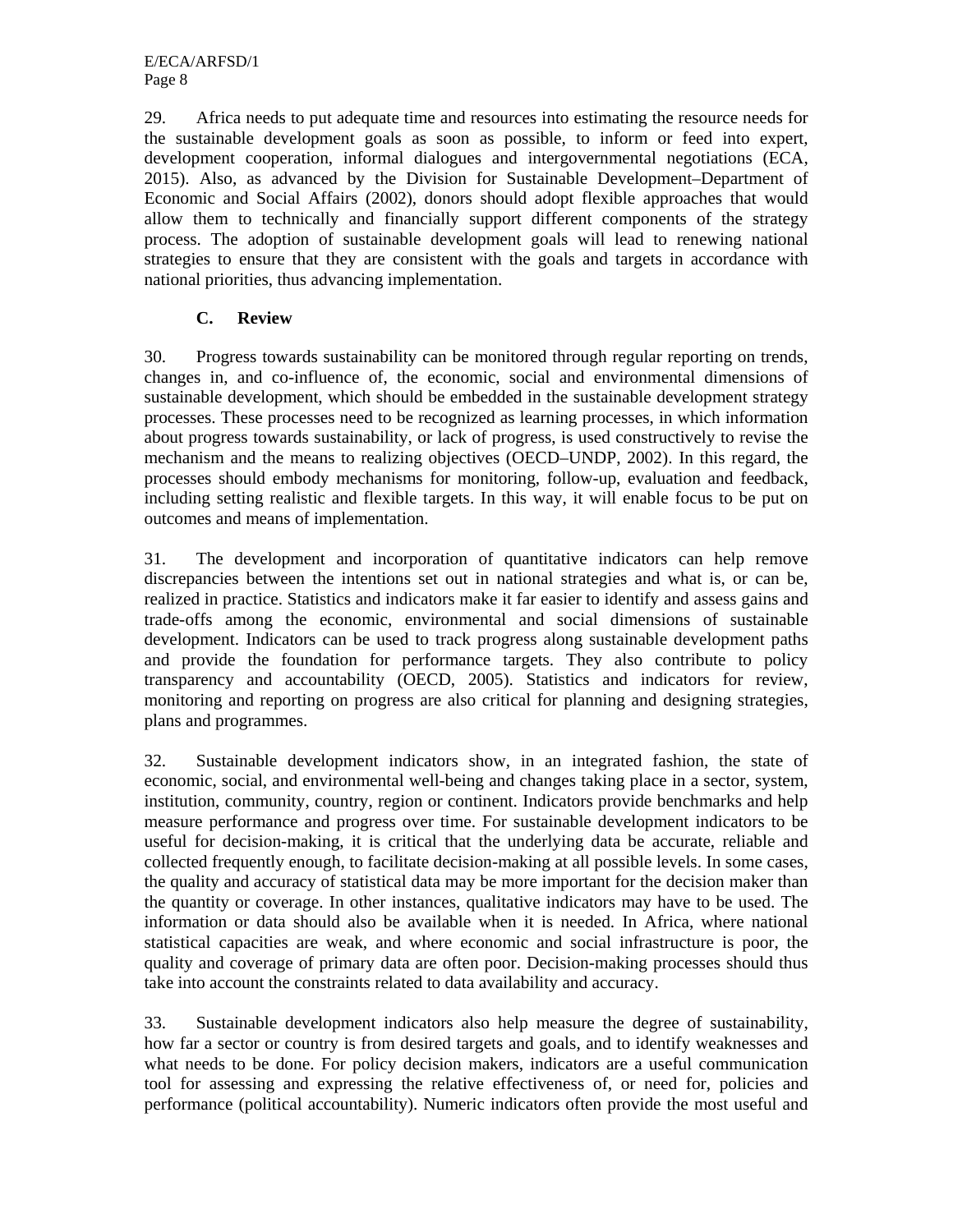understandable information to decision makers. In Africa and developing countries generally, where there is a paucity of data, qualitative information is necessary to supplement quantitative indicators, and better understand the condition of a sector or community in order to monitor progress.

34. As sustainable development is the pursuit of integrated and balanced development across sectors, places and generations, sustainable development indicators tend to be crosssectoral and multidimensional. Examples of such indicators include: economic growth measured in changes in gross domestic product adjusted for environmental degradation and income inequality; the switch from leaded to unleaded fuel; the ratio of renewable to nonrenewable energy used, instead of total energy consumption of a country; and the percentage of farmed land sustainably managed, instead of land area cultivated. The development of sustainable development goals, accompanied by targets and indicators to measure progress, is a step in the right direction towards the reviewing and stocktaking of progress in the implementation, and means of implementation, of sustainable development commitments.

35. The Statistical Commission will develop a set of indicators on the sustainable development goals and targets for post-2015. It is important that all member States engage in the work of the Statistical Commission and the General Assembly negotiations on the post-2015 development agenda, as it will provide some political guidance on the development of indicators that are adoptable at national level and enable comparability in reviews. Agenda 2063 will also develop a set of indicators and monitoring and evaluation arrangements. Official statistics should play the central role in reviews and can be supplemented by other data source. Official statistics is also critical to enhance national ownership.

# **III. Sustainable development bodies and their role in strengthening integration, implementation and review after 2015**

36. Participants of Rio+20 committed to strengthening the institutional framework for sustainable development at the global level to, among other things:

(a) Promote a balanced integration of the three dimensions of sustainable development;

(b) Enhance coherence, reduce fragmentation and overlap, and increase efficiency, effectiveness and transparency, within and outside the United Nations system;

(c) Promote full and effective participation of all countries in decision-making processes; and engage high-level political leaders to provide policy guidance and ensure effective implementation of sustainable development;

(d) Enhance the engagement of major groups.

37. Further, participants underscored the need to ensure adequate frameworks for sustainable development at the international, regional, national and subnational levels, and called for all relevant sustainable development actors to undertake measures to ensure that sustainable development is adequately considered in their activities.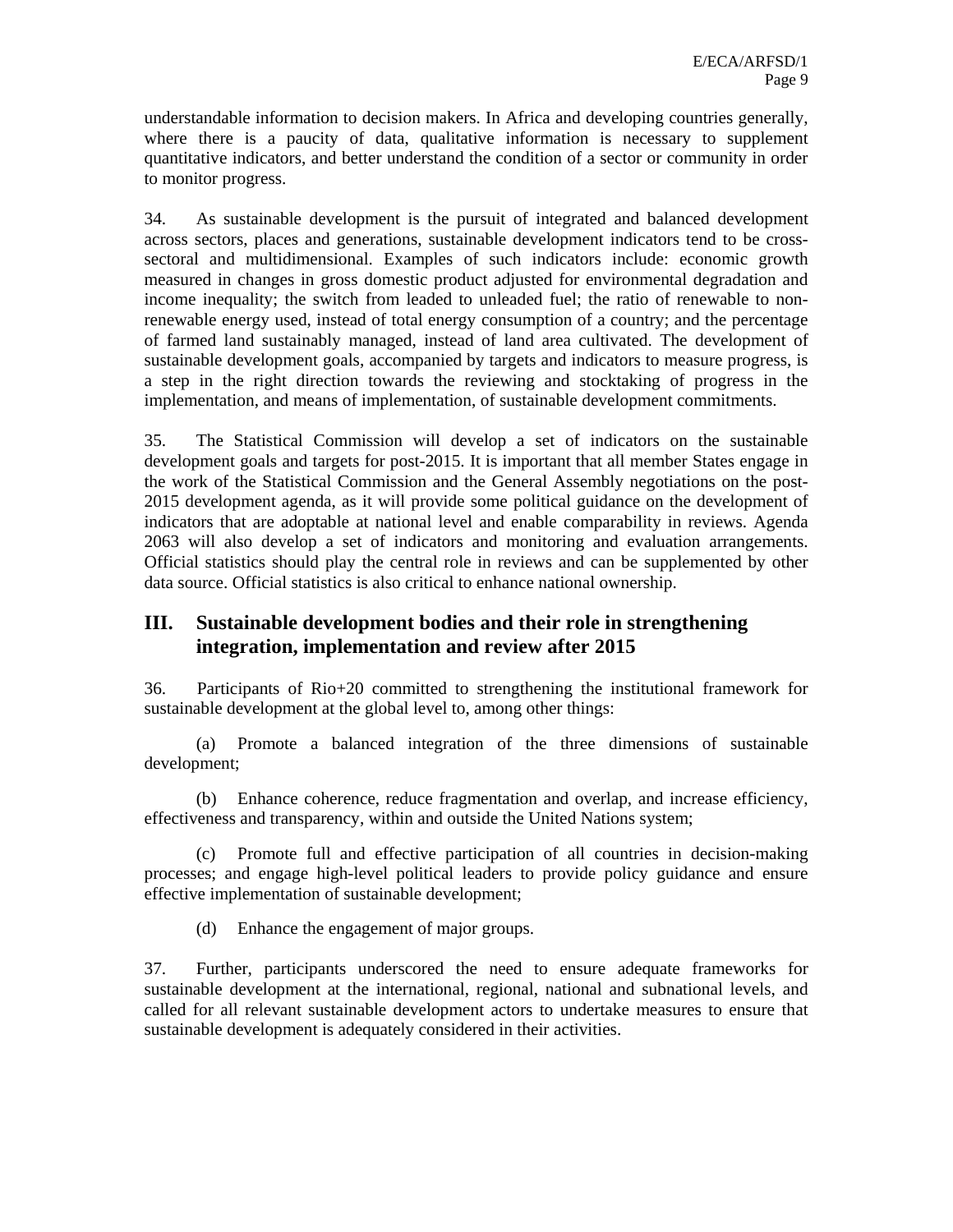#### **A. Global high-level Political Forum**

38. Rio+20 reaffirmed the role of the General Assembly as the chief, deliberative, policymaking, and representative organ of the United Nations, and called on the Assembly to further integrate sustainable development in its agenda, including through periodic high-level dialogues. Participants of the Conference also called for United Nations system-wide coherence and coordination, and invited the United Nations system and international financial institutions to enhance the mainstreaming of sustainable development. Participants recognized the critical role of the Economic and Social Council as the principal body for policy review, dialogue and recommendations, and follow-up to the Millennium Development Goals, and committed leaders to strengthening the Council, in particular to foster a balanced integration of the three dimensions of sustainable development. A universal intergovernmental High-level Political Forum was established, for a balanced integration of the three dimensions of sustainable development, building on, and eventually substituting, the Committee on Sustainable Development. In that regard, an intergovernmental process, under the General Assembly, to define the format and functioning of the Forum was launched at the Conference.

39. The General Assembly established HLPF in July 2013, as the main United Nations platform dealing with sustainable development, and subsequently defined the format and modalities of the Forum (A/RES/69/290 and A/RES/69/214). The Assembly, in resolution 67/290 of 2013, decided that the Forum, consistent with its universal intergovernmental character, shall:

(a) Provide political leadership, guidance and recommendations for sustainable development;

(b) Follow up and review progress in the implementation of sustainable development commitments;

(c) Enhance the integration of the three dimensions of sustainable development in a holistic and cross-sectoral manner at all levels;

(d) Have a focused, dynamic and action-oriented agenda, ensuring the appropriate consideration of new and emerging sustainable development challenges.

40. Further, the Assembly decided that the meetings of the Forum shall be convened under the auspices of the General Assembly and the Economic and Social Council. The meetings of the Forum, under the auspices of the General Assembly, shall:

(a) Be convened at the level of Heads of State and Government;

(b) Be convened every four years by the President of the Assembly for a period of two days, at the beginning of the session of the Assembly;

(c) Result in a concise negotiated political declaration to be submitted for the consideration of the Assembly.

41. HLPF is mandated to conduct reviews of implementation of sustainable development commitments and ultimately, the sustainable development goals in all countries. Those reviews are mandated to replace the national voluntary presentations, which used to be conducted at the Economic and Social Council Annual Ministerial Reviews, but to be more effective, building on other review mechanisms.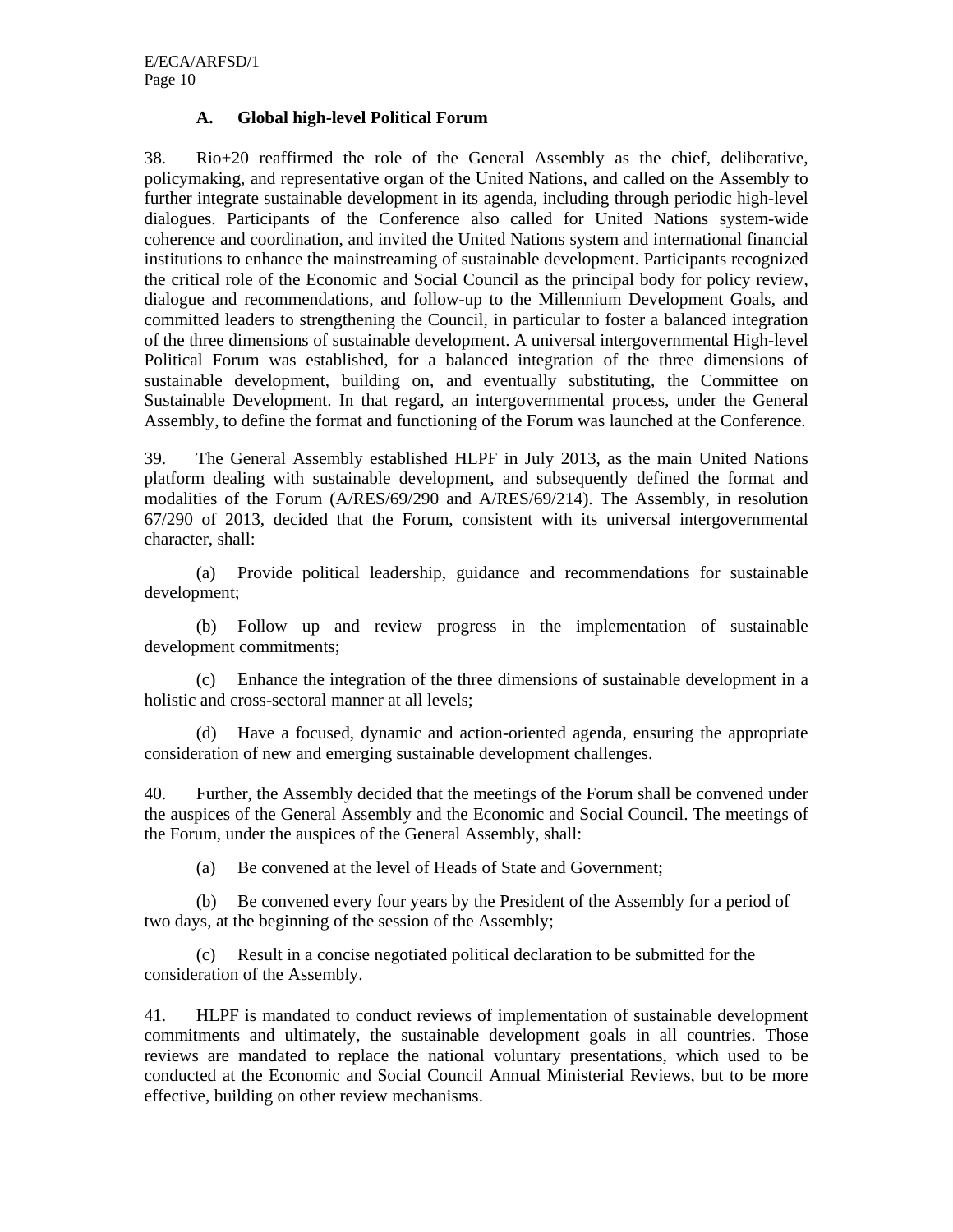42. The meetings of the Forum, under the auspices of the Economic and Social Council, shall be convened annually by the President of the Council for a period of eight days, including a three-day ministerial segment. The General Assembly resolution on the HLPF format and organizational aspects, reaffirms the commitment to strengthen the Economic and Social Council as a principal organ in the integrated and coordinated follow-up of the outcomes of all major United Nations conferences and summits in the economic, social, environmental and related fields, and recognizes the key role of the Council in achieving a balanced integration of the three dimensions of sustainable development.

43. However, during the same session, the Assembly adopted resolution A/67/290, and among other things, reaffirmed the Economic and Social Council as a principal body for policy review, policy dialogue and recommendations on issues of economic and social development and for the follow-up to the Millennium Development Goals.

### **Integration**

44. As noted in section II of the report, the three dimensions of sustainable development (economic, social and environmental) are interdependent and mutually reinforcing, hence the need for their balanced integration in tackling complex development challenges. In that context, the General Assembly decided to enhance the integration of the three dimensions in a holistic and cross-sectoral manner at all levels, and encouraged countries to ensure that their participation in HLPF meetings reflect this from their national perspectives. This is quite pertinent, as several of the reviews conducted in the run up to Rio+20 indicated that the Commission on Sustainable Development, though instrumental in elevating the significance of sustainable development, did not achieve the desired level of integration.

45. Meetings of the Commission were mostly attended by the environment constituency, both government and non-governmental organizations, and the agenda was mainly environment driven. Broader development issues were tackled only peripherally. The establishment of the United Nations Environment Assembly as a universal body, makes it all the more necessary to avoid limiting HLPF to environmental issues. The decision of the General Assembly, for travel expenses of one representative of least developed countries to all formal meetings of the Forum to be met from the United Nations regular budget, is a good start. However, there is a need to consider the establishment of a trust fund for least developed countries to ensure their adequate representation in HLPF meetings in terms of achieving a balanced integration.

46. Given that starting in 2016, the Forum will carry out its work in the context of the post-2015 development agenda, there is ample opportunity to realize the integration objective of sustainable development. The post-2015 development agenda and the sustainable development goals will embody objectives and thematic areas that cut across the three dimensions, and also peace and security, and governance imperatives. The fact that the goals are not viewed as stand-alone, but in relation to one another embodied in one monitoring and evaluation framework, provides the opportunity for enhanced integration. This can engender the adoption of an interlinkages approach to dealing with specific thematic issues, thereby eliciting discussions on the economic, social and environmental dimensions of development relevant to the theme.

47. With regard to sustainable development mainstreaming in the work of the United Nations system, Rio+20 recognized that a HLPF would be very well placed to provide a focused and unified message to all United Nations organizations on sustainable development.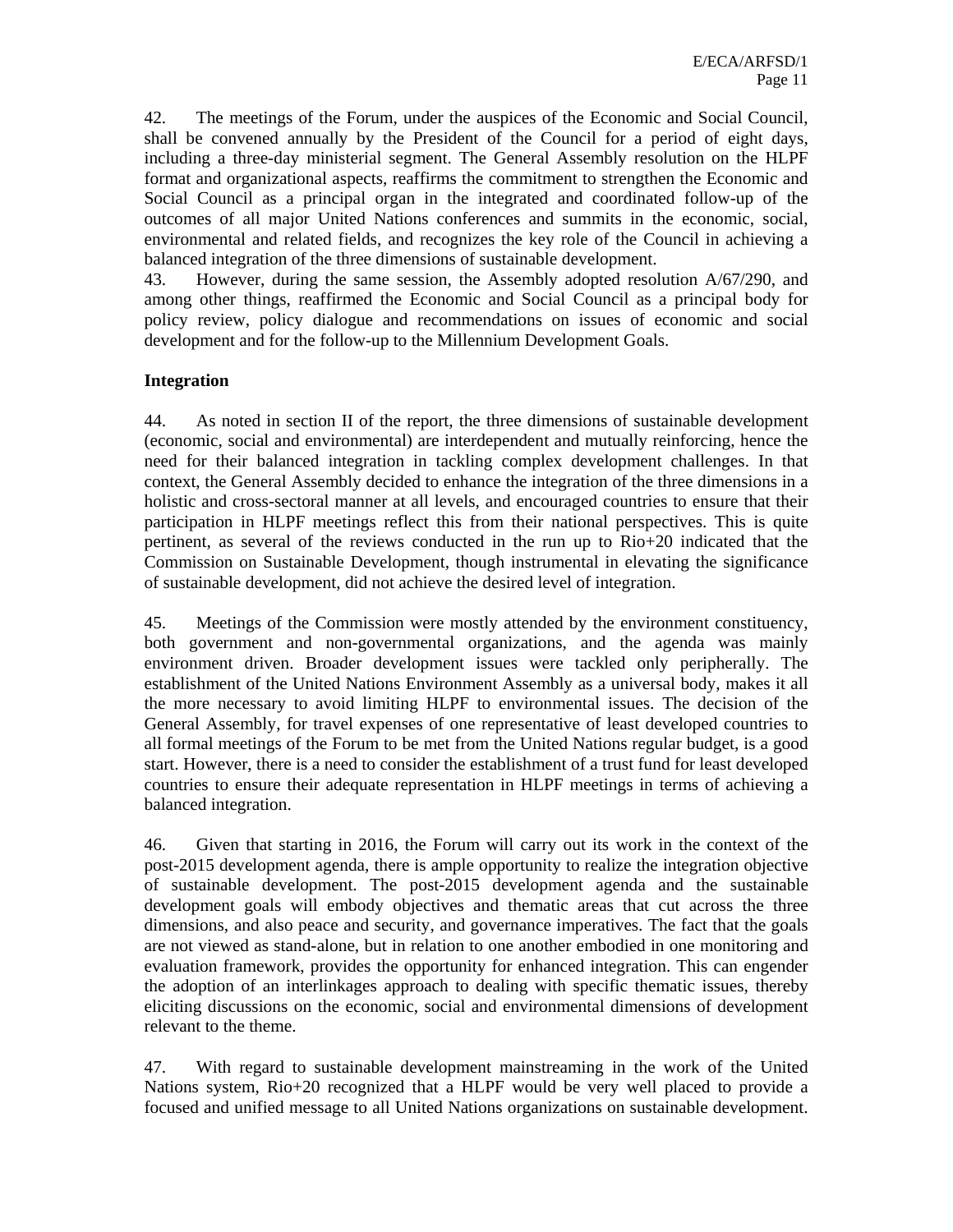E/ECA/ARFSD/1 Page 12

This will also be instrumental in fostering integrated approaches in the system. The first report on the mainstreaming of sustainable development in the United Nations system, notes that the Forum "would help member States to send a unified message to United Nations system organizations, including through their respective governing bodies, on the need to take an integrated approach to economic, social and environmental policies and actions" (United Nations, 2013). Further, the advance version of the 2015 report highlights that the elaboration of the post 2015 development agenda, with the sustainable development goals at its core, is providing new impetus and new tools for adopting more integrated approaches to the three dimensions throughout the United Nations system. This is expected to accelerate ongoing progress in inter-agency efforts to drive further integration, and prepare the United Nations system for supporting the implementation of the post 2015 development agenda.

48. HLPF can become the lead political champion of mainstreaming sustainable development in the United Nations system, particularly into "Delivering as one" arrangements, supported by the United Nations Development Group. This presents an important opportunity for HLPF to strengthen integration, and calls for close working relationships with the United Nations Development Group, the Environment Management Group, the General Assembly, and the Economic and Social Council, including the Development Cooperation Forum – the lead political body to coordinate the development work of the United Nations. Additionally, working relationships with the "Delivering as one" initiative and the United Nations Environment Programme – the lead authority on environmental matters and secretariat of the recently created United Nations Environment Assembly – are crucial, as are similar bodies and lead entities in the social field.

#### **Implementation**

49. The adoption of sustainable development commitments should be complemented by well laid-out strategies to ensure effective implementation. In that regard, in addition to the review mandate conferred on HLPF by the General Assembly, the Forum is expected to advance implementation by providing a "dynamic platform for regular dialogue and for stocktaking and agenda-setting to advance sustainable development, and that the agenda of all meetings of the Forum will be focused, while allowing flexibility to address new and emerging issues" (United Nations, 2013). A focussed agenda will allow the Forum to entertain the level and breadth of discussions necessary to effectively deal with specific issues of concern, in order to arrive at relevant and robust conclusions to inform decisions that will engender buy-in and actions by all, thus strengthening its legitimacy. Similarly, the flexibility to accommodate new and emerging issues will strengthen the relevance of the Forum, as decisions reached on those issues, will most likely be demand driven, and will attract the required implementation support. This will be an important improvement over the agenda setting and programming practices of the Commission on Sustainable Development, which undermined its effectiveness in terms of fostering implementation.

50. Despite early success in placing sustainable development into intergovernmental discussions, the legitimacy and effectiveness of the Commission on Sustainable Development diminished over time, especially with regard to translating recommendations into action, policy impact and implementation throughout the United Nations system. Notably, many of those shortcomings stemmed, not from the mandate or lack of early accomplishments of the Commission on Sustainable Development, but from its limited ability to attract the involvement of ministers and high-level policymakers over time, especially from the economic and social sectors. That difficulty, in addition to other consequences, militated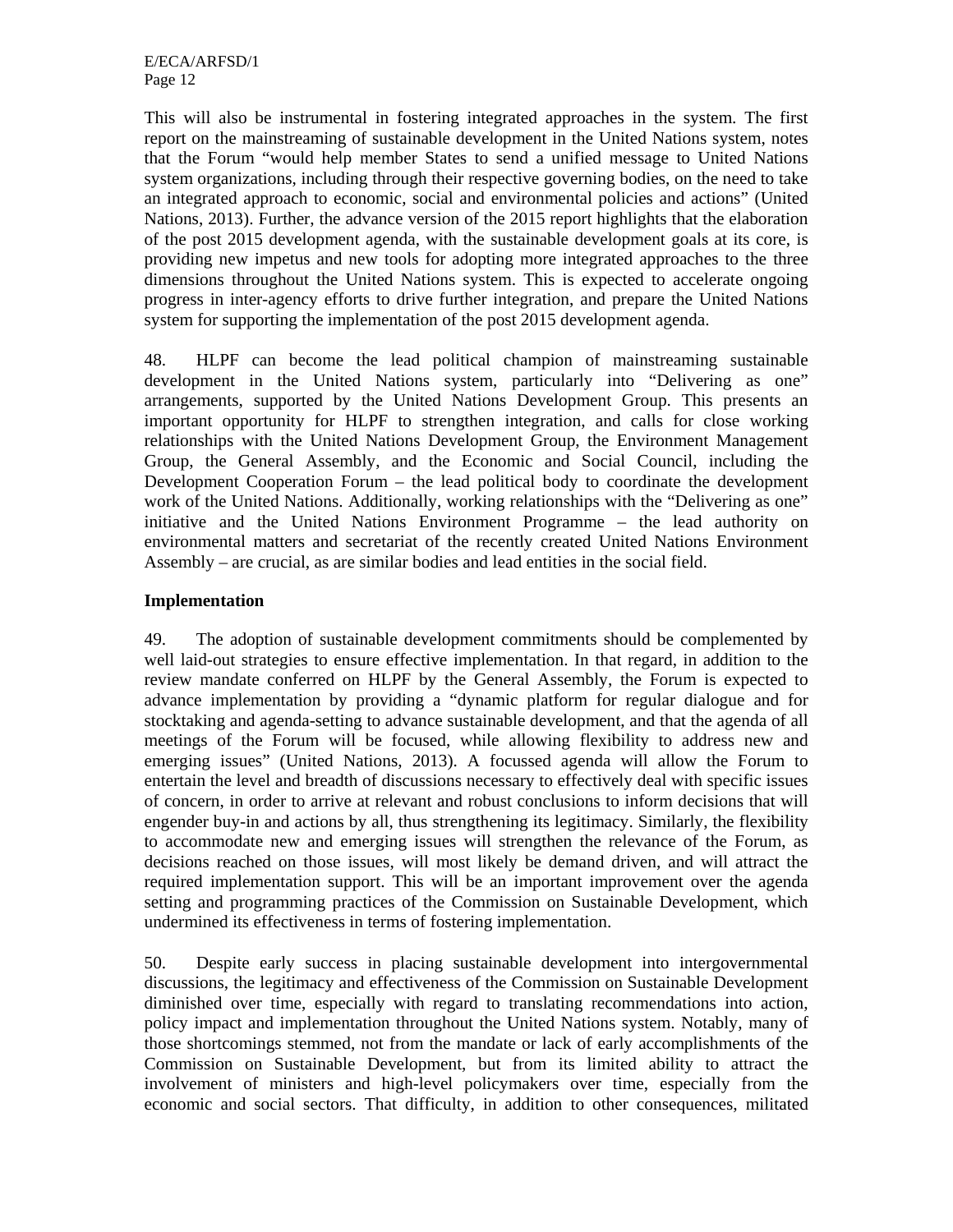against a close relationship with international financial, development and trade institutions, and limited its impact at the national level in many countries.

51. In terms of the Commission on Sustainable Development agenda, the adoption of a multi-year programme of work, following the World Summit on Sustainable Development, had the unintended consequence of being too rigid, "preventing the Commission from addressing critical contemporary challenges and new and emerging issues" (United Nations, 2013, para.42). Although the Commission on Sustainable Development adopted a strong set of policy options, none of the implementing agencies of the United Nations system took it up in their governing bodies. As a result, the implementation of those decisions was limited and amounted only to some technical capacity-building projects (Commission on Sustainable Development Secretariat, 2011).

52. In delivering its mandate of advancing implementation, HLPF is expected to promote the sharing of best practices and experiences relating to the implementation of sustainable development and, on a voluntary basis, facilitate sharing of experiences, including successes, challenges and lessons learned, and promote system-wide coherence and coordination of sustainable development policies. It is also expected to promote transparency and implementation by further enhancing the consultative role and participation of other relevant stakeholders at the international level. This can boost the critical mass of expertise, foster experience sharing, information exchange and enrich discussions at meetings, thereby contributing to enhancing implementation.

53. The Forum could build on the good practices of the Commission on Sustainable Development, which encouraged broad civil society (including business, experts and other stakeholders) input and participation, through for example, partnership fairs, to showcase their important implementation role. The Commission on Sustainable Development provided for multi-stakeholder dialogues, official papers from stakeholders and experts, and the ability of civil society representatives to intervene at meetings, which Governments and stakeholders generally perceived as essential for informed deliberations. It also showed great potential as a platform for dialogue and exchange of best practices between stakeholders of all types, including those with significant experience as implementers in the field. Moreover, side events, although sometimes uneven, provided a "platform for showcasing implementation, networking and enlisting support for partnerships". Inclusiveness and openness are likely to be among the Forum's greatest strengths (United Nations, 2013). Most of these provisions were retained in the resolution on HLPF.

54. The General Assembly also mandated the Forum to devote adequate time to discussing the sustainable development challenges facing developing countries, including the most vulnerable countries, in particular the least developed countries, small island developing States, landlocked developing countries and countries in Africa, with the aim of enhancing engagement and implementing commitments. The Assembly recognized the need for those countries to be adequately supported by the international community in various forms, taking into account their expressed needs and capacity to mobilize domestic resources. Financial, technical, and capacity-building support, will contribute to increased participation and engagement of developing country stakeholders.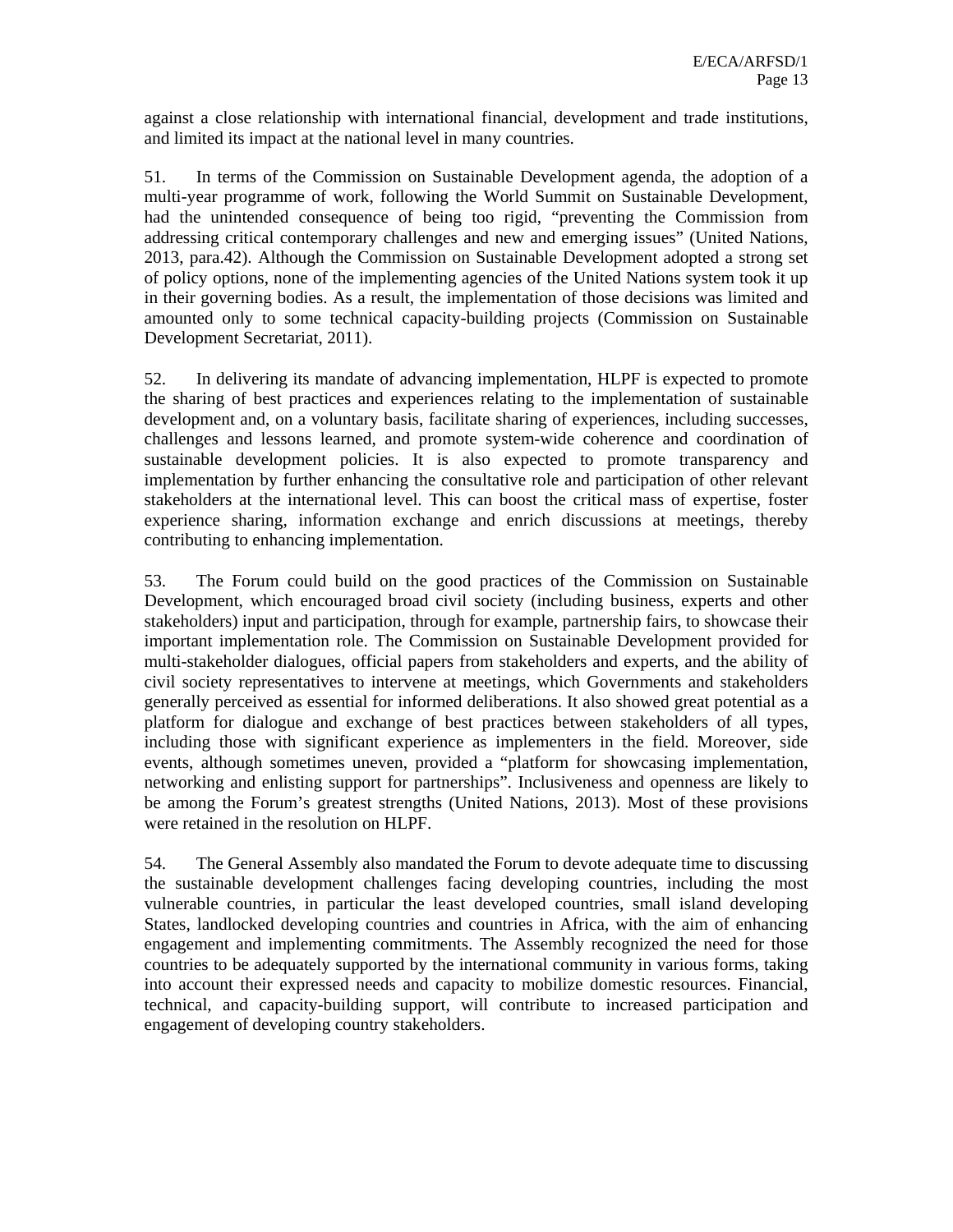E/ECA/ARFSD/1 Page 14

#### **Review**

55. In defining the framework for action and follow-up, Rio+20 committed to address the remaining gaps in the implementation of outcomes of major summits on sustainable development, to tackle new and emerging challenges and to seize new opportunities through actions to foster implementation in key thematic and cross-sectoral issues, supported as appropriate through the provision of means of implementation. The Conference recognized that goals, targets and indicators, including gender-sensitive indicators, are valuable in measuring and accelerating progress. It underlined that progress in implementation can be enhanced by voluntarily sharing information, knowledge and experience. It also requested HLPF to consider the scope and methodology of a global sustainable development report.

56. Subsequently, the General Assembly decided that HLPF will follow up and review progress in the implementation of all the major United Nations conferences and summits in the economic, social and environmental fields, as well as their respective means of implementation. It also decided that the Forum, when it meets under the auspices of the Economic and Social Council, will conduct regular reviews, starting in 2016, on the follow-up and implementation of sustainable development commitments and objectives, including those related to the means of implementation, within the context of the post-2015 development agenda.

57. In various discussions, member States have underscored that an effective review mechanism was important to ensure the implementation of the post-2015 development agenda. Countries have emphasized the need for a voluntary, State-led, participatory, evidence-based and multi-tiered process to monitor progress. The review architecture envisaged in the Secretary-General's Synthesis Report on the post-2015 development agenda, comprises five components: accountability at the national level; peer reviews at the regional level; knowledge and experience sharing at the global level; thematic reviews to chart progress on particular themes; and review of the global partnership for sustainable development.

58. The Synthesis Report also foresees a global component for knowledge-sharing as a forum for participatory, multi-stakeholder and, importantly, universal review, starting at the launch of the new agenda to be convened annually under the auspices of HLPF. It would provide a periodic occasion for individual countries to voluntarily present national reviews of progress (as mandated in the HLPF resolution), to discuss lessons learned across countries and the opportunity to review both short-term outputs and long-term outcomes related to attaining the goals. Multi-annual reviews under the Forum in a five-year cycle will also be considered.

59. In order to ensure that the Forum effectively delivers on this mandate, its review system should allow for effective monitoring, evaluation and reporting. This should include, setting realistic and flexible targets to focus on outcomes and means of implementation. The contextualization of the Forum's review mandate within the post-2015 framework, which embodies the sustainable development goals, provides an opportunity for putting in place an adequate review system. Such a system could serve to identify priority areas, monitor and enhance means of implementation allocated to the set priorities, and assess the overall impact of the key policies and programmes on progress in achieving the sustainable development goals. The sustainable development goals framework would provide a common analytical and reporting framework to allow for comparability, coordination, credibility and sustainability of monitoring and evaluation of performance and results across countries, subregions and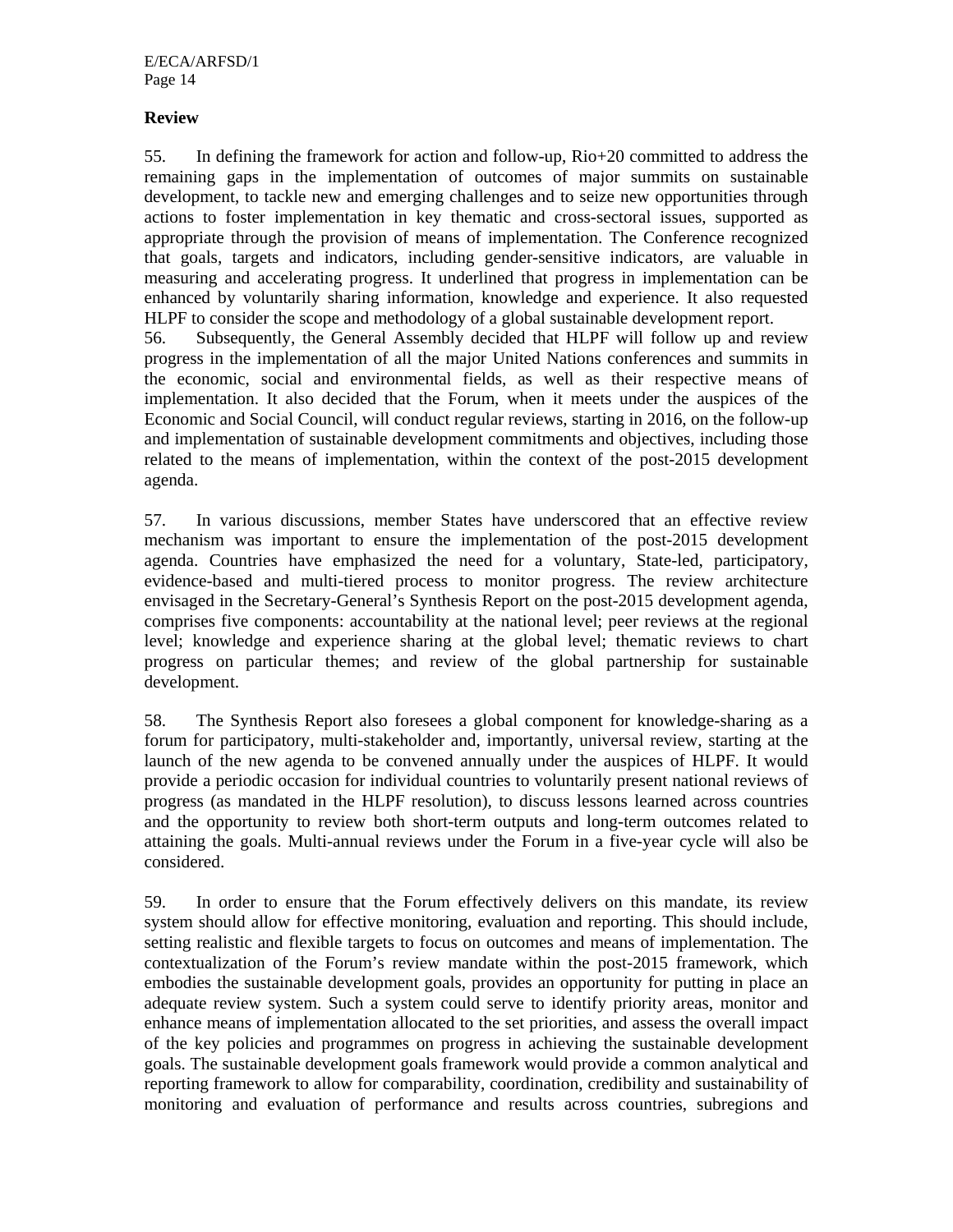regions, thus ensuring its universality. The framework could, at the same time, allow for differentiation in terms of targets, indicators and measurement methods that take into account varying developmental contexts and specificities. The outcome of the review could be presented in the mandated global sustainable development report.

60. The monitoring and evaluation framework for the sustainable development goals could build on the current institutional mechanisms, particularly those used for the Millennium Development Goals, noting and correcting for identified weaknesses. In particular, the monitoring process for the Millennium Development Goals taught important lessons on how to maintain focus on internationally agreed development goals and targets, while keeping the world informed of achievements, problem areas and emerging issues. It also brought to the fore the necessity of having well-defined, objectively measurable indicators that can be used to track progress across countries, and be aggregated to represent regional and global trends. At the global level, current structures such as the Millennium Development Goals Africa Working Group, which brings together regional and international institutions to monitor progress, should be maintained. The global statistical community, led by the Statistical Commission and guided by the United Nations Fundamental Principles of Official Statistics, should continue to play an authoritative and leadership role in strategic and technical guidance for monitoring the sustainable development goal indicators.

61. The proposed sustainable development goals reveal the emergence of development themes and goals, which were not part of the Millennium Development Goals framework. Furthermore, it will be essential to assess goals, targets and indicators on means of implementation in relation to progress made in other relevant areas, and vice-versa. Although the Millennium Development Goals framework achieved a lot to build upon – in terms of institutional capacity, skills, methodologies, data collection and reporting – the additional resources and political commitment required for the additional themes should not be underestimated. The proposed goals will, to a large extent, require the development of new data sources and sound benchmarking, some along more traditional data collection lines, such as household surveys, some with methods outside the mainstream of national statistical systems, such as opinion, perception and satisfaction surveys.

62. Additionally, the inclusion of goals that seek to integrate social, environmental and economic dimensions of sustainable development and related efficiency and sustainability indicators, could pose new challenges for monitoring and assessment. Necessary infrastructure and consensus on responsibilities, and therefore accountability in data compilation and analysis at national and international levels, will require that time and resources be allocated for these new themes. Experience with monitoring the Millennium Development Goals shows that it could require a few years at least, and significant new resources, to put in place agreed new statistical development programmes, achieve and begin to test and benchmark results, and follow up with regular data collection and reporting to support regional and global monitoring.

63. There will be a need for well-coordinated interventions to strengthen statistical capacity of institutions responsible for data gathering and analysis. In this regard, a thorough assessment of long-term capacities and responsibilities at national and international levels must be an important dimension of implementation plans and strategies of the sustainable development goals. This is in line with the recommendation of the Independent Expert Advisory Group, established by the Secretary-General on the Data Revolution for Sustainable Development, that calls for the catalysis of a multi-stakeholder global partnership for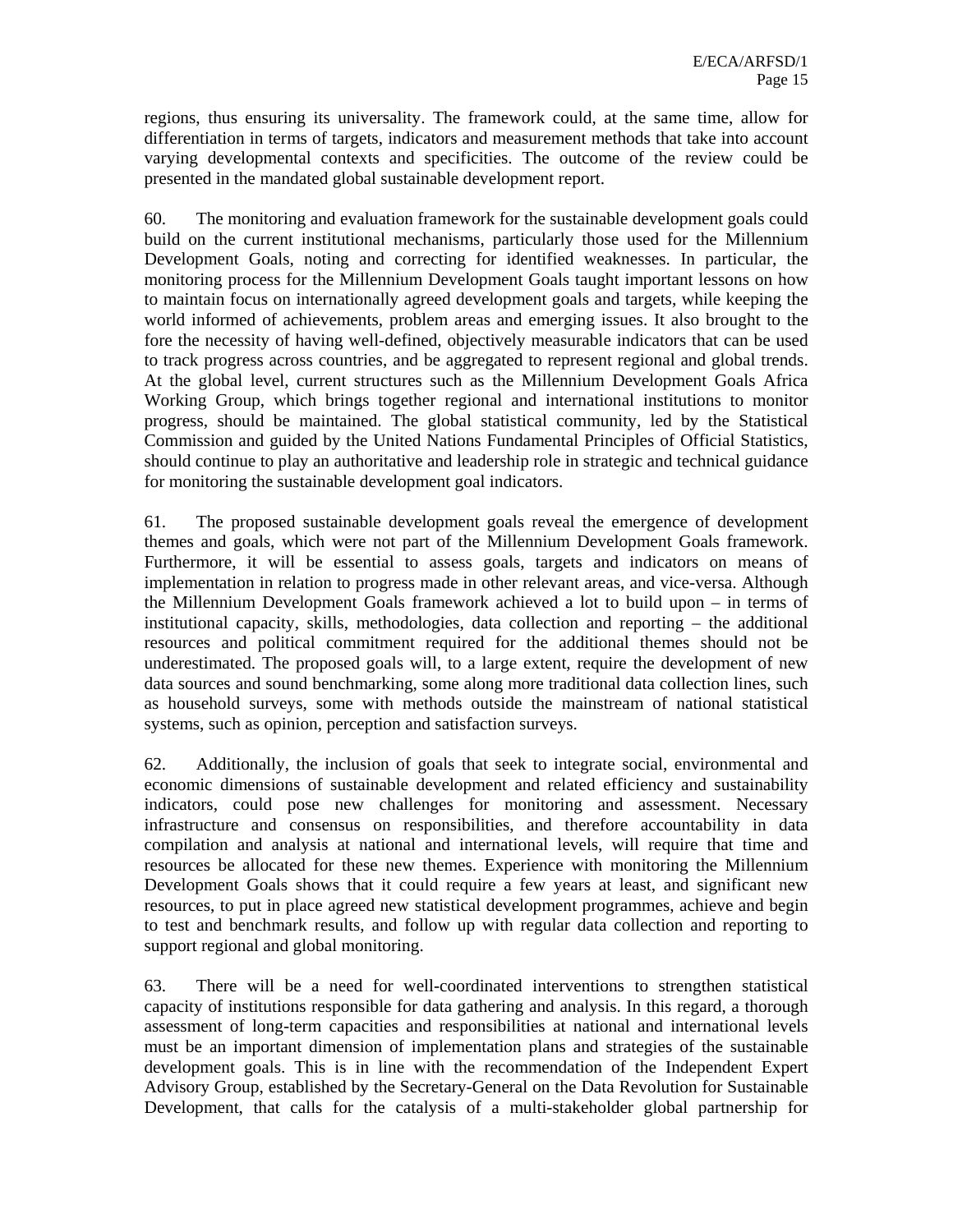sustainable development data to mobilize and coordinate the actions required to make the data revolution serve sustainable development, and promote initiatives such as the holding of inclusive world forums on sustainable development data.

64. In addition to the review, that will be conducted through the sustainable development goals framework, there will be a need for review of the implementation progress on specific thematic issues that may be deemed important at a particular point in time. The review could analyse implementation challenges, constraints and lessons learned and could build on the interlinkage approach of the Commission on Sustainable Development to bring out relationships with other thematic areas and highlight the economic, social and environmental dimensions in order to tackle implementation challenges in an integrated and synergistic manner. The thematic reviews could be presented in the form of review reports on the selected areas, and could be seen as complementary to the Global Sustainable Development Report, which places emphasis on the science-policy interface. The Secretary-General's Synthesis Report envisages that the reviews would be carried out under HLPF, but "rely on relevant coordination and review platforms" (United Nations, 2014, para. 146). They would thus utilize current specialized, intergovernmental or functional mechanisms that are convened by the United Nations and other multilateral entities. Annual global thematic reports could aggregate available data.

65. Multi-stakeholder reviews from local, national, subregional, regional and international levels will be critical for the success of the review process. The reviews should promote the sharing of best practices and experiences, including successes, challenges and lessons learned to better inform the implementation process. The Secretary-General's Synthesis Report on the post-2015 development agenda recommends a new paradigm of accountability of all actors — Governments, international institutions, private sector actors and organizations of civil society and citizens of all countries. The Report considers the role of parliaments as central, and calls for their strengthening to carry out their constitutional mandates of oversight (United Nations, 2014).

66. The Secretary-General's Report also advances a component to review the global partnership for sustainable development – the essential element of partnership and its mobilization of means of implementation. The modalities for such a review and how current structures and processes can help review and strengthen the global partnership for sustainable development, including the Global Partnership for Effective Development Cooperation, will need to be deliberated on at the third Conference on Financing for Development to be held in Addis Ababa, in July 2015. An important additional role for the review process under this component will be to examine the respective conference tracks targeting the special conditions and needs of least developed countries, landlocked developing countries and Small Island Developing States.

### **Conclusion and recommendations**

67. Rio+20 provided the much needed impetus for accelerating the implementation of sustainable development commitments, and gave clear guidance on the institutional framework for sustainable development at all levels, including the establishment of HLPF that replaced the Commission on Sustainable Development. The Conference recognized the role of all actors from global to local in the implementation of the sustainable development agenda, and underscored the need for effective linkages among the various levels and across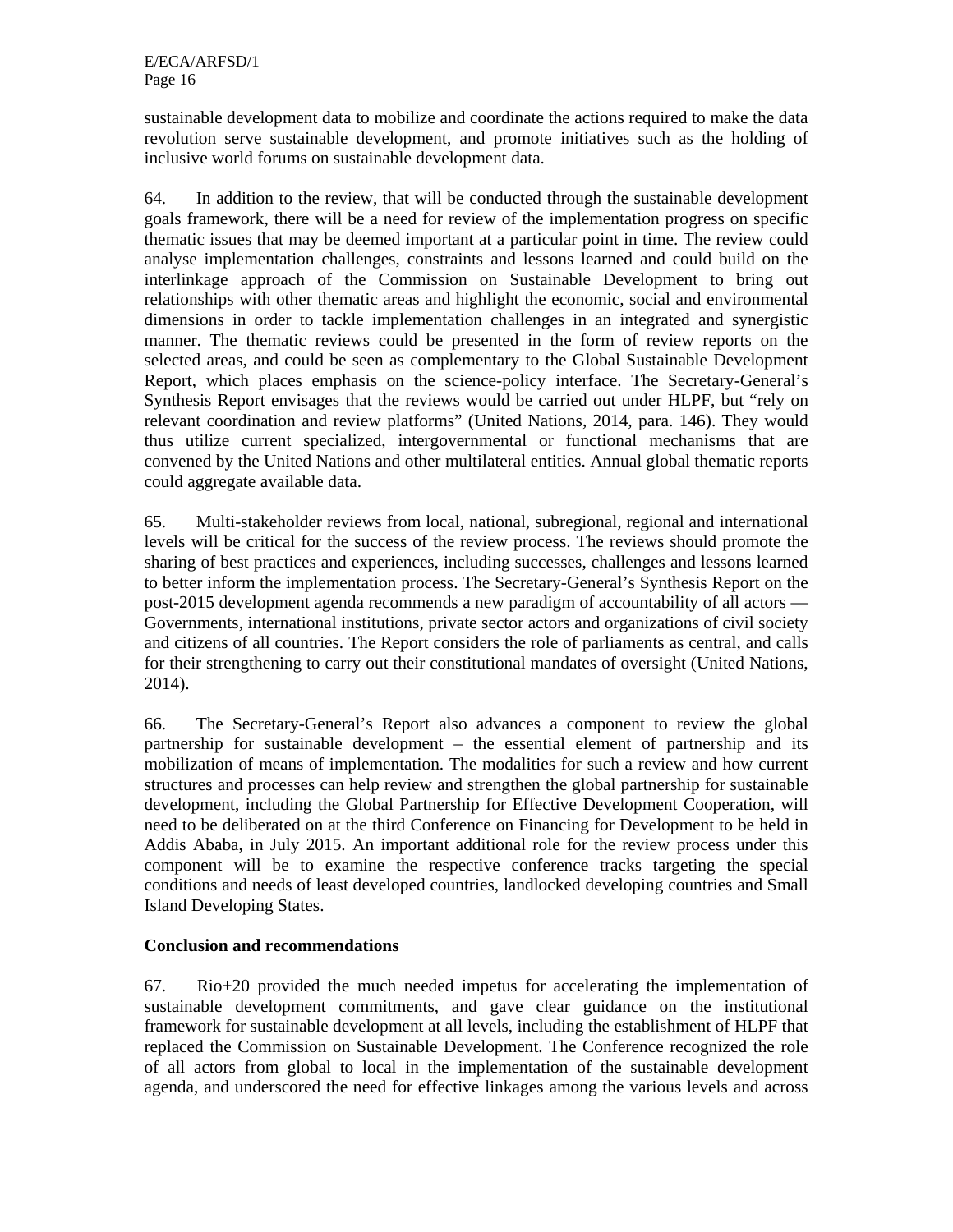sectors to ensure consistency, coherence and synergistic approaches for enhanced implementation.

68. The General Assembly, in defining the format of HLPF in 2013 as the home of sustainable development at the global level, paid due regard to the Rio+20 decision to create the Forum and spelled out the mandate, functions and operational modalities of the Forum in relation to United Nations bodies, including the General Assembly and the Economic and Social Council. The Assembly contextualized the review function of the Forum within the framework of the post-2015 development agenda. Its decisions on preparations for, and participation in the Forum's review sessions, took into account the lessons learned from the Commission on Sustainable Development process, in order to cater to a review mechanism that would strengthen integration and implementation.

69. In light of the foregoing, the Africa Regional Forum on Sustainable Development may wish to consider the following messages to inform its collective input to HLPF-2015.

(a) **The mandate and functions conferred on HLPF, as well as its universal membership, accords the sustainable development body the authority and legitimacy to provide the platform for strengthening the integration of the three dimensions of sustainable development, and reviewing progress in the implementation of internationally agreed commitments on sustainable development.** There is a need to clarify the role of the Economic and Social Council in relation to HLPF, which seem to have similar mandates. The functions, working relationships, coordination mechanisms and decision-making authority of each in relation to the other, should be clarified in the context of the post-2015 development agenda negotiations. This is important in order to avoid duplication and overlaps and to adequately inform the preparations for, and participation of, country delegates in the meetings of the two bodies.

(b) **Integrating the three dimensions of sustainable development is an important tenet of this development paradigm and to a large extent, will determine the effectiveness of HLPF.** In this regard, the Forum should learn from the lessons of the Commission on Sustainable Development and devise appropriate strategies and measures to ensure its adequate delivery on this mandate. This should take into account the ability to attract the participation of stakeholders representing the three dimensions, from Government and major groups, at all implementation levels – policy to practice.

(c) **Effective mainstreaming of equity issues, particularly in terms of representation and participation of developing countries, such as least developed countries, landlocked developing countries and small island developing States, in HLPF meetings is important in strengthening its legitimacy.** While it is important to mobilize adequate resources to sponsor a critical mass of stakeholders to participate at HLPF meetings, the issue of equity goes beyond representation (e.g., issues relating to distribution of the effects of climate change). In that regard, the Forum should ensure the meaningful engagement in terms of the equity implications of matters relating to development finance, technology transfer and capacity development.

(d) **Enhanced mainstreaming of sustainable development into the work of the United Nations system, including their support to member States, will greatly contribute to advancing sustainable development objectives.** This will be supported, among others, by the "Delivering as one" initiative of the United Nations system at all levels; global, through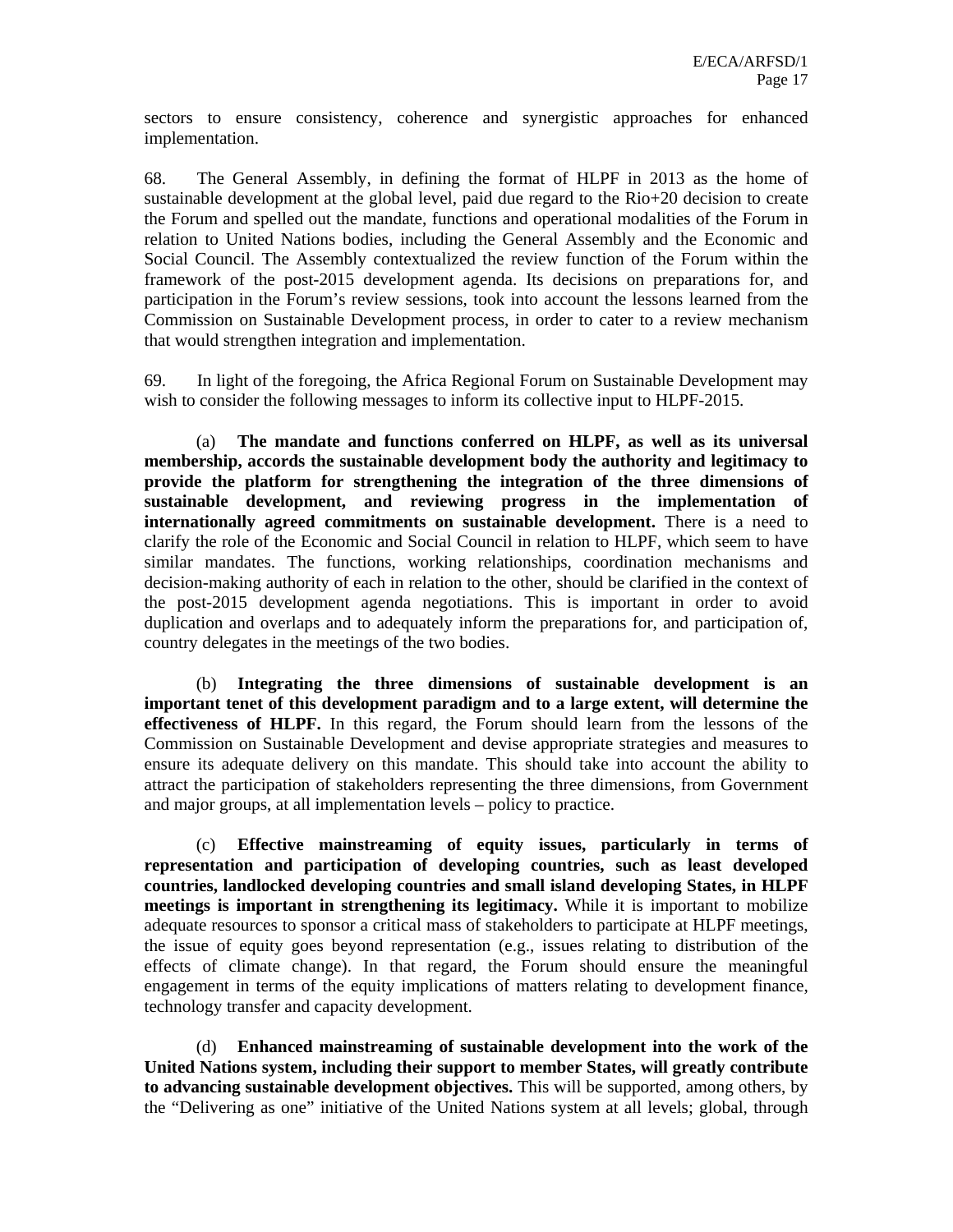the Chief Executives Board coordinating mechanism; regional, through the United Nations coordinating mechanisms at that level; and national, through the United Nations Development Assistance Framework mechanism.

(e) **The ability of HLPF to advance implementation will enhance its legitimacy and authority; and a review system that clearly brings out implementation gaps, challenges and lessons, will most likely proffer appropriate solutions to address the problem.** In order to advance implementation, recommendations should be consolidated in the form of an implementation matrix, specifying timelines. Following this, a matching of countries with development partners should be carried out, taking into account expressed needs, intervention areas and comparative advantages.

(f) **A focussed agenda will allow the Forum to entertain the depth and breadth of discussions necessary to effectively deal with specific issues of concern.** This will permit the Forum to reach appropriate and robust conclusions to inform decisions that will engender buy-in and actions by all concerned, and will attract the level of implementation support required.

(g) **The flexibility of HLPF to tackle new and emerging issues will strengthen its relevance.** The high-profile nature of new and emerging issues can attract the level of support required to effectively respond to a demand-driven agenda.

(h) **Fostering inclusive and broad participation in HLPF meetings can boost the critical mass of expertise to enrich discussions, thereby enhancing implementation.** In this regard, the Forum should encourage the participation of a wide range of stakeholders, promote the sharing of best practices and experiences, system-wide coherence and coordination, and enhance the consultative role and participation of other relevant stakeholders.

(i) **The contextualization of the HLPF review system within the framework of the post-2015 development agenda, including the sustainable development goals, is strategic and can help in ensuring an integrated and coordinated system that fosters integration and implementation.** The post-2015 development agenda and the sustainable development goals embody objectives and thematic areas that cut across the three dimensions, and governance and peace and security imperatives. The fact that the goals are not viewed as stand-alone, but in relation to one another embodied in one monitoring, evaluation and reporting framework, provides the opportunity for enhanced integration and implementation.

(j) **The sustainable development goals framework will provide a common analytical framework for monitoring, evaluation and reporting to allow for coordination and comparability across countries, subregions and regions.** The targets should permit a focus on outcomes and means of implementation. The framework should ensure universality, while at the same time allow for differentiation of targets, indicators and measurement methods that take into account different developmental contexts and specificities.

(k) **The HLPF review system must permit the review of means of implementation.** In addition to directly assessing progress on means of implementation, it is essential to assess progress on this in relation to other thematic areas. This will enable countries to gauge the extent to which availability or lack of means of implementation can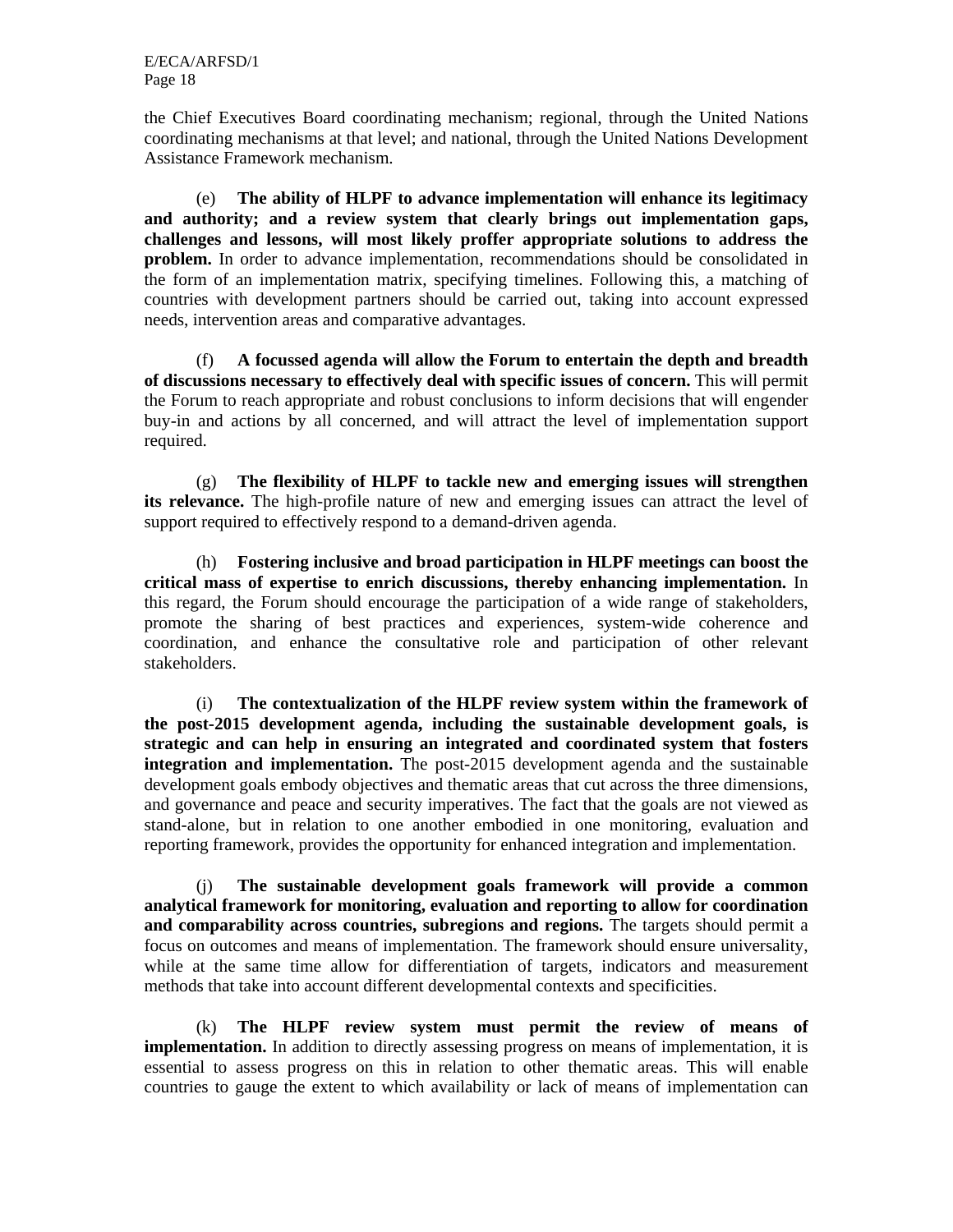advance or hamper progress; and to further inform decisions and assess progress on fostering global partnership for development.

(l) **The emergence of new development themes and goals in the sustainable development goals framework compared to the Millennium Development Goals framework, including those that seek to integrate social, environmental and economic dimensions of sustainable development, will require strengthening of the review system.**  In this regard, there will be a need for well-coordinated interventions to strengthen statistical capacity of institutions responsible for data gathering and analysis. The data revolution for sustainable development espoused by the Secretary-General should make this happen.

(m) **There may be a need to conduct thematic reviews, particularly on new and emerging issues to complement the sustainable development goals based reviews. These, as much as possible, should use the current review mechanisms within the United Nations system.** The reviews should analyse implementation challenges, constraints, lessons learned, and should build on the interlinkages approach of the Commission on Sustainable Development to bring out relationships with other thematic areas, while highlighting the economic, social and environmental dimensions that will allow for tackling implementation challenges in an integrated and synergistic manner. The review outcomes should be presented in the form of thematic review reports that complement the Global Sustainable Development Report.

(n) **Multi-stakeholder reviews will be critical for the success of the review process.** The reviews should be voluntary, State-led, participatory, evidence-based and multitiered; from local, national, subregional, regional and international levels. They should also promote the sharing of best practices and experiences, including successes, challenges and lessons to better inform the implementation process.

### **B. Regional and subregional levels**

70. The World Summit on Sustainable Development mandated the United Nations regional commissions to follow up on the implementation of its outcomes, and to promote a balanced integration of the three dimensions of sustainable development in their respective regions. Following the Summit, the Economic Commission for Africa (ECA), in collaboration with the agencies of the United Nations system, and regional and subregional organizations, regularly organized the Africa Regional Implementation Meetings (Africa-RIMs) in preparation for the Commission on Sustainable Development (CSD) sessions. Since 2003, the various configurations of the ECA CSD have been providing platforms for RIMs.

71. The United Nations Conference on Sustainable Development (Rio+20) emphasized the significant role that regional and subregional organizations – including the regional commissions and their subregional offices – played in promoting a balanced integration of the three dimensions of sustainable development, and also in fostering effective linkages between the global, national and local level institutions. In that regard, the Conference urged the prioritization of sustainable development and encouraged the enhancement of regional commissions and their subregional offices. The Africa-RIM of 2012 lauded that recognition and recommended that specific actions should be taken to strengthen ECA and its subregional offices to enhance their support to African countries in furthering sustainable development objectives, including building their capacity to facilitate mainstreaming, integrated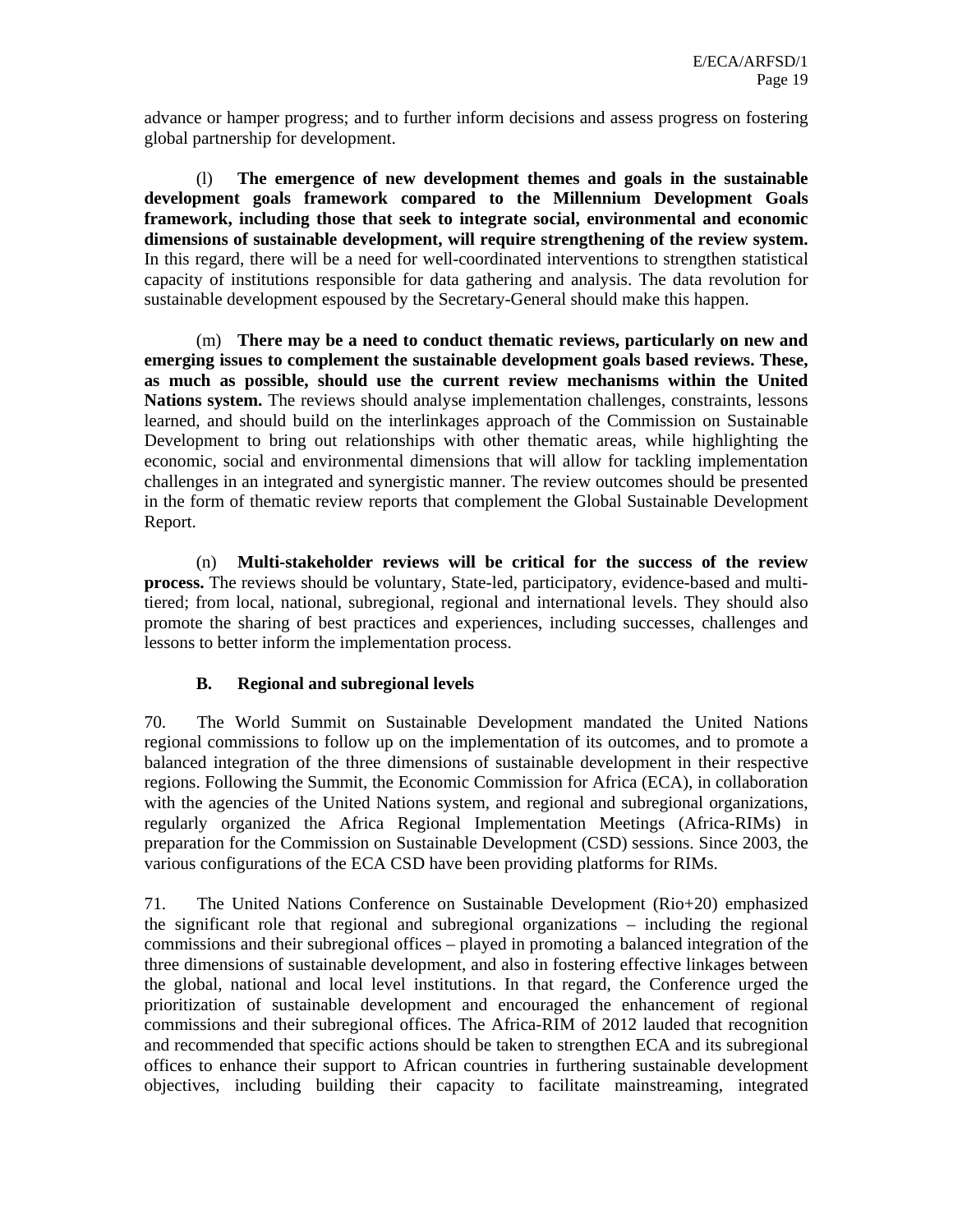assessments, monitoring and evaluation and the provision of platforms to promote experiencesharing and knowledge networking.

72. The 2012 RIM recommended the upgrading of the Africa-RIM to the Africa Regional Forum on Sustainable Development (ARFSD) to deliberate on the region's collective input to the meetings of the 2015 High-level Political Forum. It further recommended that ECA should convene ARFSD jointly with the African Union Commission and the African Development Bank (AfDB), in collaboration with relevant partners. In establishing the Highlevel Political Forum in 2013, the General Assembly acknowledged the importance of the regional dimension of sustainable development, and invited the regional commissions to contribute to the work of the Forum, including through annual regional meetings, with the involvement of other relevant regional entities, major groups and stakeholders. The 2012 Africa-RIM also underlined the importance of the respective roles of ECA and various regional actors.

73. ECA serves as the regional commission of the United Nations in the region; and as an integral part of the African institutional landscape. Its strength derives from its role as the only agency of the United Nations system that is mandated to operate at regional and subregional levels, to harness resources and bring them to bear on Africa's priorities. This is particularly relevant, given that the perspectives of the African Union are primarily regional and subregional. On account of this unique positioning, and the multidisciplinary expertise of its staff embodying the economic, social and environmental dimensions, the comparative advantages of ECA are evident at the global, regional, subregional and national levels. The important role of ECA, in promoting a balanced integration of the three dimensions of sustainable development in Africa, has been well recognized.

74. The pertinent role of the African Union Commission, as the executive arm of the African Union with a lead role in defining the continent's sustainable development agenda, cannot be overemphasized. Also significant, is the active engagement of AfDB as a key actor in supporting the region's sustainable development agenda through, among other things, the financing of sustainable development initiatives. These three premier organizations in Africa's institutional landscape, operating under the framework of their Joint Secretariat, would be well placed to lead the process in the region.

75. The New Partnership for Africa's Development (NEPAD) Planning and Coordinating Agency, as the operational arm of the African Union pertaining to the implementation of the NEPAD programme, would be an important partner in the process. The regional economic communities, that form the building blocks of the African Economic Community in supporting the definition and implementation of the sustainable development agendas of their respective subregions, would be principal interlocutors with national-level actors, including Governments and major groups.

76. Other important partners include the Regional Bureau for Africa of the United Nations Development Programme and the United Nations Environment Programme Regional Office for Africa, for their leadership role in supporting the region's development and environment agenda, respectively, at regional, subregional and national levels. The advocacy role of the Office of the Special Advisor to the Secretary-General on Africa, in relation to Africa's development agenda at the global level, will bring to bear this important dimension to the partnership.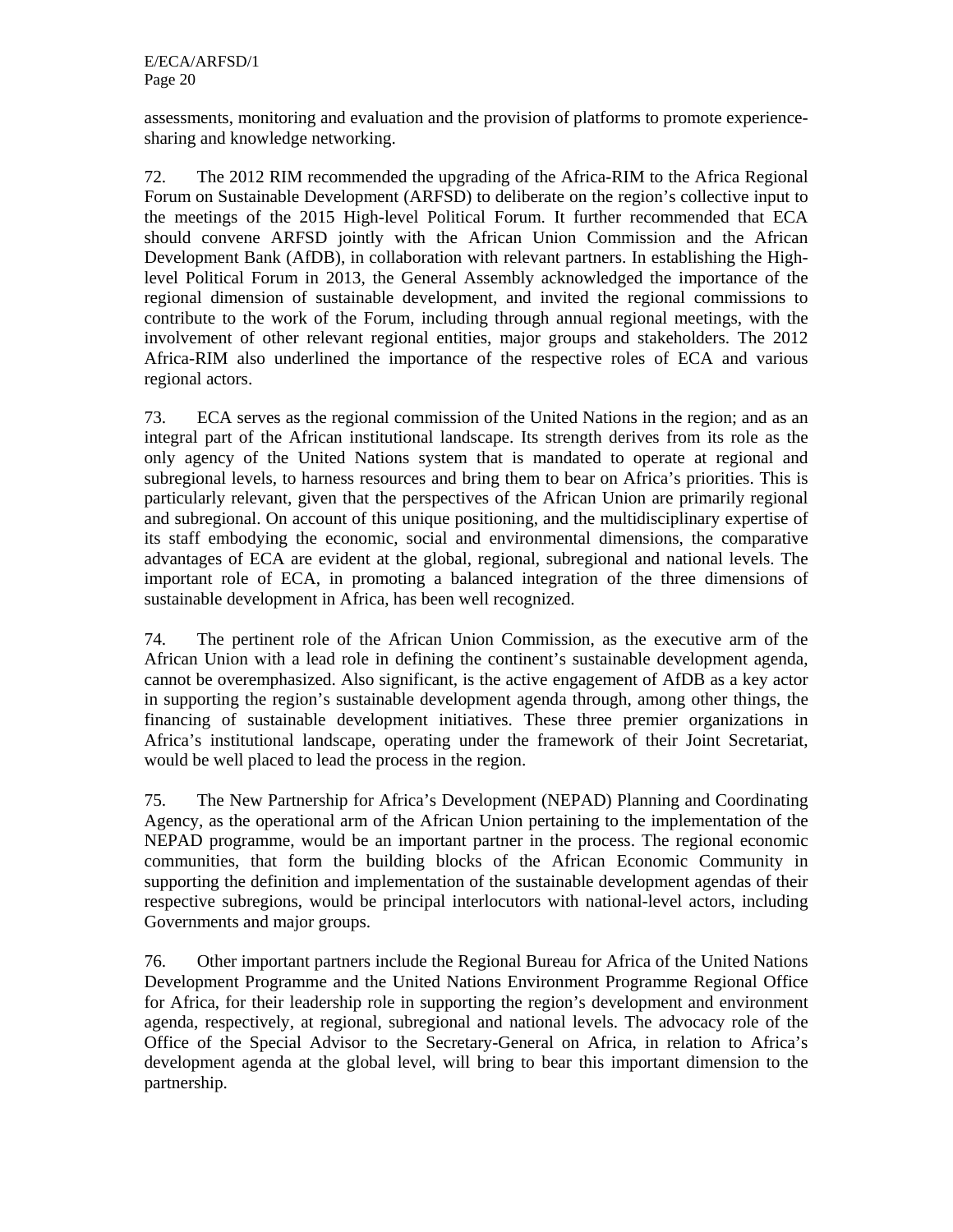77. The 2012 Africa-RIM called for the provision of a strengthened platform that adequately ensures an enhanced integration of the three dimensions of sustainable development. Preparations for, and participation in the Africa Forum should ensure adequate coordination among delegations from member States (who may include in their delegations representatives from Capitals, the African missions in Addis Ababa and the African group in New York) and representatives of major groups. This would ensure a richly-informed and well-coordinated preparations, and effective linkages between local, national, regional and global level processes.

78. With regard to the sustainable development goals' monitoring and evaluation framework at the regional and subregional levels, ECA, the African Union Commission, AfDB, the NEPAD Planning and Coordinating Agency, the United Nations Development Programme, the United Nations Environment Programme and the regional commissions, among other institutions, could take the lead. In terms of statistical capacity development, the Statistical Commission for Africa in particular, (which is equivalent to the United Nations Statistical Commission at the global level); and in ECA, the African Centre for Statistics (which is equivalent to the United Nations Statistics Division at the global level), should have the leading role. At the subregional level, the regional economic communities could provide the institutional framework for monitoring and reporting on the sustainable development goals for each of the five subregions, with the support of agencies of the United Nations system and other institutions operating at that level.

79. ECA subregional offices could play an important role, given their strategic positioning as the interface between headquarters and member States. The resulting subregional reports on sustainable development goals, would draw heavily on those produced at the national level. The subregional reports would, in turn, be consolidated at the regional level by the partner organizations operating at that level. The global report would be informed by the regional report, additional data and information provided by bilateral and multilateral institutions and agencies, United Nations organizations, global non-governmental organizations, among other organizations. It would be efficient and cost effective if the emerging monitoring and reporting framework builds on and strengthen the current mechanisms at various levels. All designated institutions and agencies would need to be adequately resourced to sufficiently track and report progress on the sustainable development goals. Reporting at each level is expected to be done at multi-stakeholder level, and subjected for reviews for validation. It is expected that an Africa sustainable development goals report would be the outcome of such a review process.

80. Of interest, is the proposed global sustainable development report that constitutes one of the tools for strengthening science policy interface. Since 2005, ECA has taken the lead on the production of the Sustainable Development Report on Africa. The Report has been serving as an important tool for monitoring and assessing progress towards sustainable development in Africa. The first part provides a holistic assessment of progress, using indicators that cover the economic, social and environmental dimensions, and governance aspects of sustainable development. The second part analyses themes of particular significance to Africa's sustainable development agenda. However, given the envisaged production of the regional sustainable development goals report, and in light of the rationalization process of ECA publications following its restructuring in 2013, the Sustainable Development Report on Africa will no longer be produced.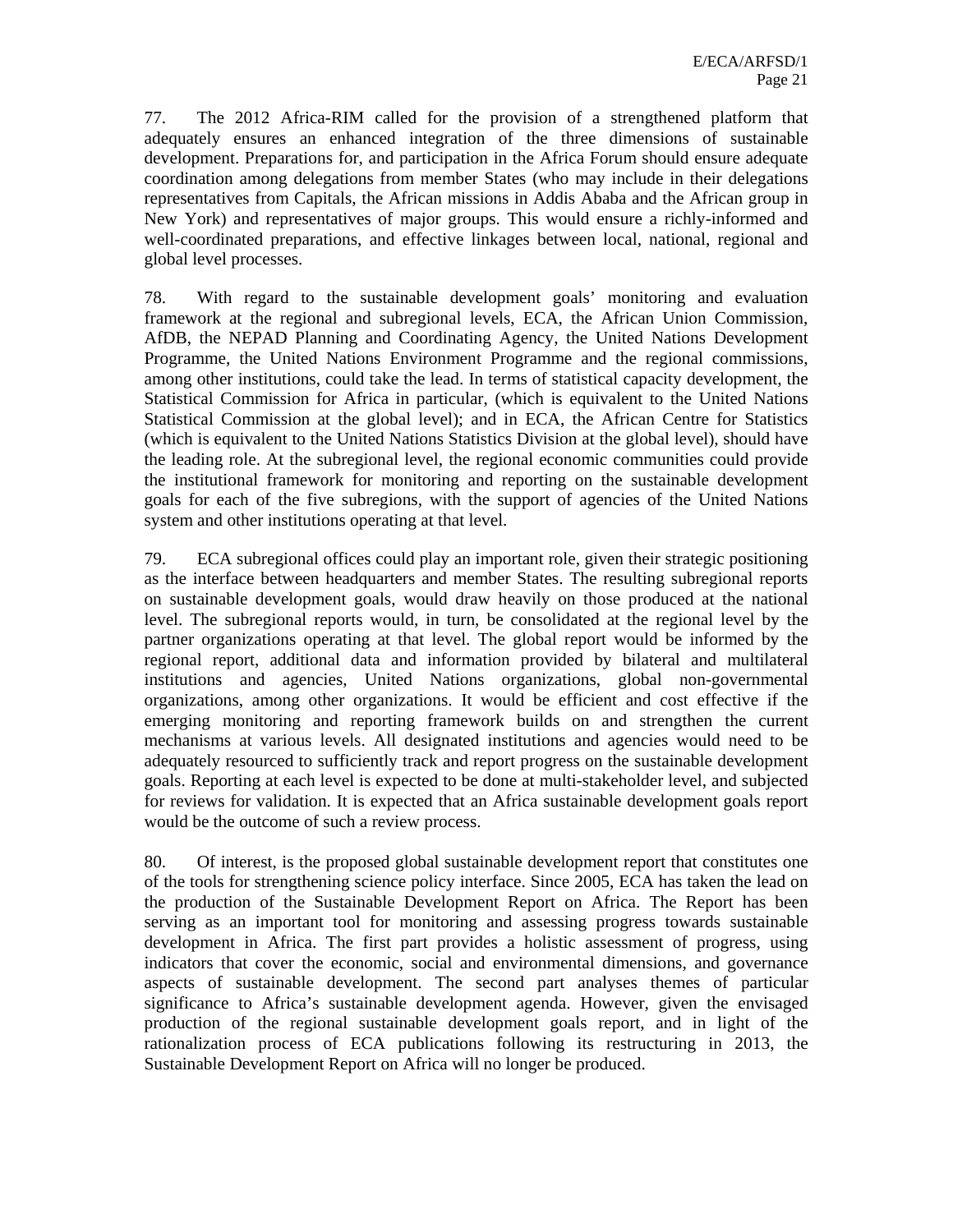81. With regard to the thematic reviews, if eventually agreed as part of the High-level Political Forum review system, those for Africa could be held under the auspices of the ARFSD, the ECA Statutory Committees that provide oversight for the Commission's various subprogrammes, the joint meetings of the African Union Specialized Technical Committee on Finance, Monetary Affairs, Economic Planning and Integration and the Economic Commission for Africa Conference of African Ministers of Finance, Planning and Economic Development. Other relevant African Union specialized technical committees include, the African Ministerial Council on Water (AMCOW), the African Ministerial Conference on the Environment (AMCEN), the African Ministerial Conference on Housing and Urban Development (AMCHUD), the African Ministerial Council on Science and Technology (AMCOST), the Conference of African Ministers of Industry (CAMI), the African Union Conferences of Ministers of Health, Education, Mineral Resources Development, among others.

82. In terms of enhancing a coordinated and coherent approach to the United Nations support to Africa in the implementation of sustainable development agreements, the 2012 Africa-RIM recognized the important role of the Regional Coordination Mechanism for Africa, and subregional chapters that will ensure effective linkage with the United Nations Development Assistance Framework process at national level. The Mechanism will now incorporate Agenda 2063 in its support portfolio.

83. The Synthesis Report of the Secretary-General on the post-2015 development agenda, recommends a regional component for peer review, tailored to regional and subregional needs, undertaken by the current mechanisms in a participatory, multi-stakeholder process, to consider national reports, identify regional trends, obstacles, commonalities, best practices and lessons learned. The Report notes that regional reviews would incorporate and build on the experiences and successes of mechanisms such as the African Peer Review Mechanism. The Mechanism is a mutually agreed programme, voluntarily adopted by States members of the African Union, to promote and reinforce high standards of governance. It is a selfmonitoring mechanism with no conditionalities attached. The Mechanism's mandate is to ensure that the policies and practices of participating countries conform to the agreed values in the following four focus areas: democracy and good political governance; economic governance and management; corporate governance; and socioeconomic development. As part of the Mechanism, there are periodic reviews of the participating countries to assess progress towards achieving the mutually agreed goals.

84. The process has four main components:

(a) The Committee of Participating Heads of State and Government (African Peer Review Forum) is the highest decision-making authority of the Mechanism;

(b) The Panel of Eminent Persons (African Peer Review Panel) oversees the review process to ensure integrity, considers reports and makes recommendations to the African Peer Review Forum;

(c) The secretariat of the African Peer Review Mechanism provides secretarial, technical, coordinating and administrative support;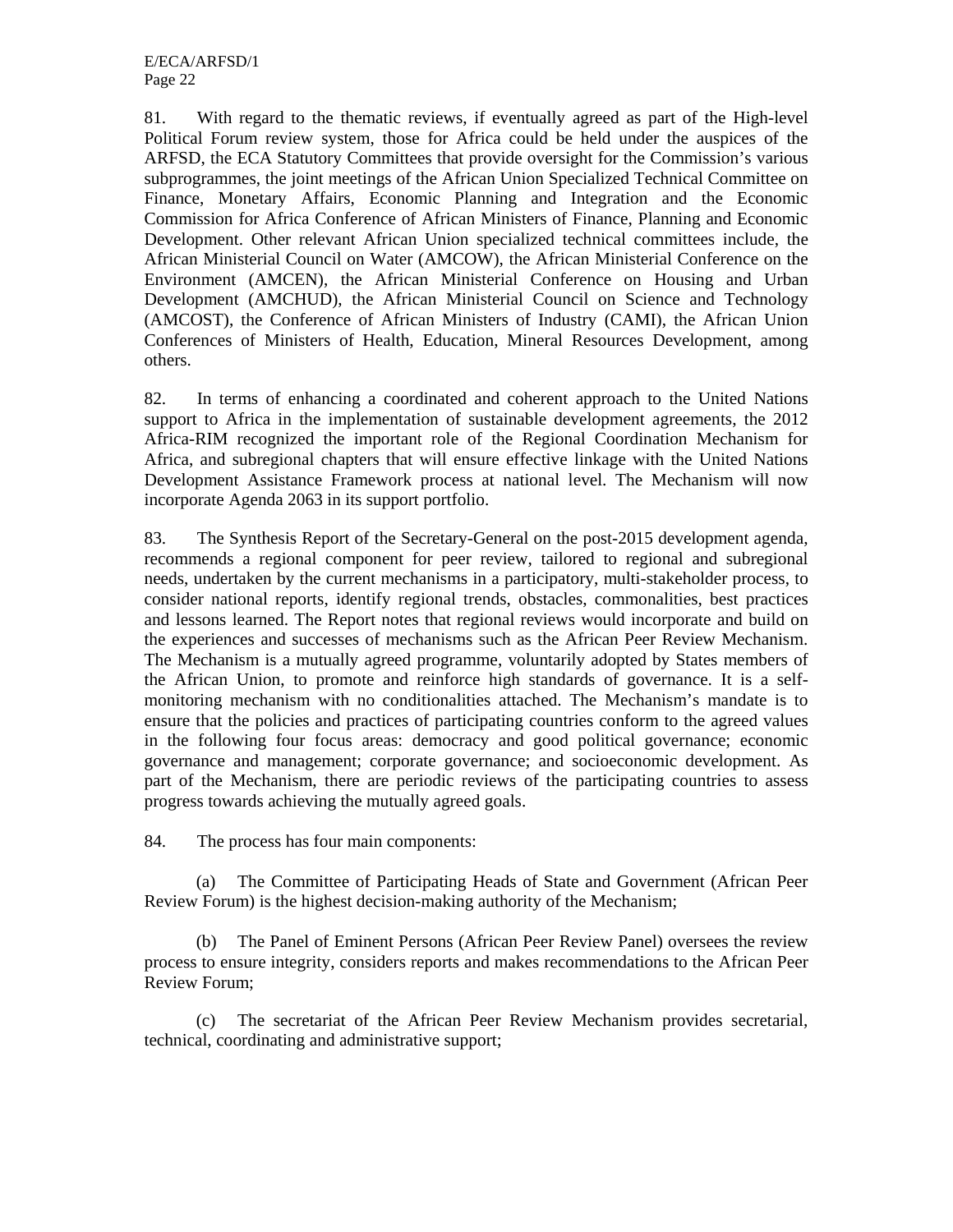(d) The Country Review Mission Team visits member States to review progress and produce an African Peer Review Mechanism report on the country.<sup>1</sup>

85. The Mechanism could incorporate key sustainable development milestones and provide a platform for peer review of related commitments to complement the ARFSD process. In the light of the discussions thus far, the regional commissions are likely to be requested to promote some review or peer review activities in support of the High-level Political Forum review. Some have proposed that the regional commissions be the home for some or all of the Forum's reviews. This will raise the question of how to ensure the best possible use of the African Peer Review Mechanism.

86. The Mutual Review of Development Effectiveness is an exercise in mutual accountability, undertaken jointly by ECA and the Organization for Economic Cooperation and Development following a request of NEPAD Heads of State and Government in 2003. Its purpose is to assess what has been done by Africa and its development partners to deliver commitments in relation to the continent's development, what results have been achieved, and what the key future priorities are. It complements the self-assessments produced by each side to the partnership, and looks at commitments made by political leaders collectively, rather than national governments individually. In doing so, it attempts to look at overall performance, recognizing however, that within this, there is a large degree of variation and diversity between countries in Africa (ECA, 2012).

87. The Mutual Review of Development Effectiveness Report presents a range of thematic issues and related commitments undertaken by Africa and its Organization for Economic Cooperation and Development partners, along with relevant action agendas, either underway or needed, to better address these issues and meet the commitments. It does not seek to generate new commitments, but rather to track implementation of commitments already made (allowing that new commitments may emerge from various forums).<sup>2</sup> Accordingly, the Mutual Review of Development Effectiveness provides a good opportunity for monitoring and evaluating commitments related to a global partnership for sustainable development between Africa and its partners.

#### **Conclusion and recommendations**

 $\overline{a}$ 

88. The decision of the General Assembly, on the review functions and processes of the High-level Political Forum, acknowledged the importance of the regional dimension, the role of the regional commissions and their partners in that regard, and took into account the need for strong linkages with regional, national and local level processes, and the effective participation of countries in special situations. In the Africa region, the various configurations of the ECA Committee on Sustainable Development had been providing platforms for the RIMs to deliberate on the region's collective input to the sessions of Commission on Sustainable Development, with impressive results. Africa's robust preparations for Rio+20

<sup>&</sup>lt;sup>1</sup> Information on the African Peer Review Mechanism thematic area is available from http://www.nepad.org/system/files/APRM.pdf. Accessed 30 March, 2015.

 $2 \text{ http://hubrural.org/IMG/pdf/oecd_eca\_promise\_and\_performance.pdf.$  Accessed 30 March 2015.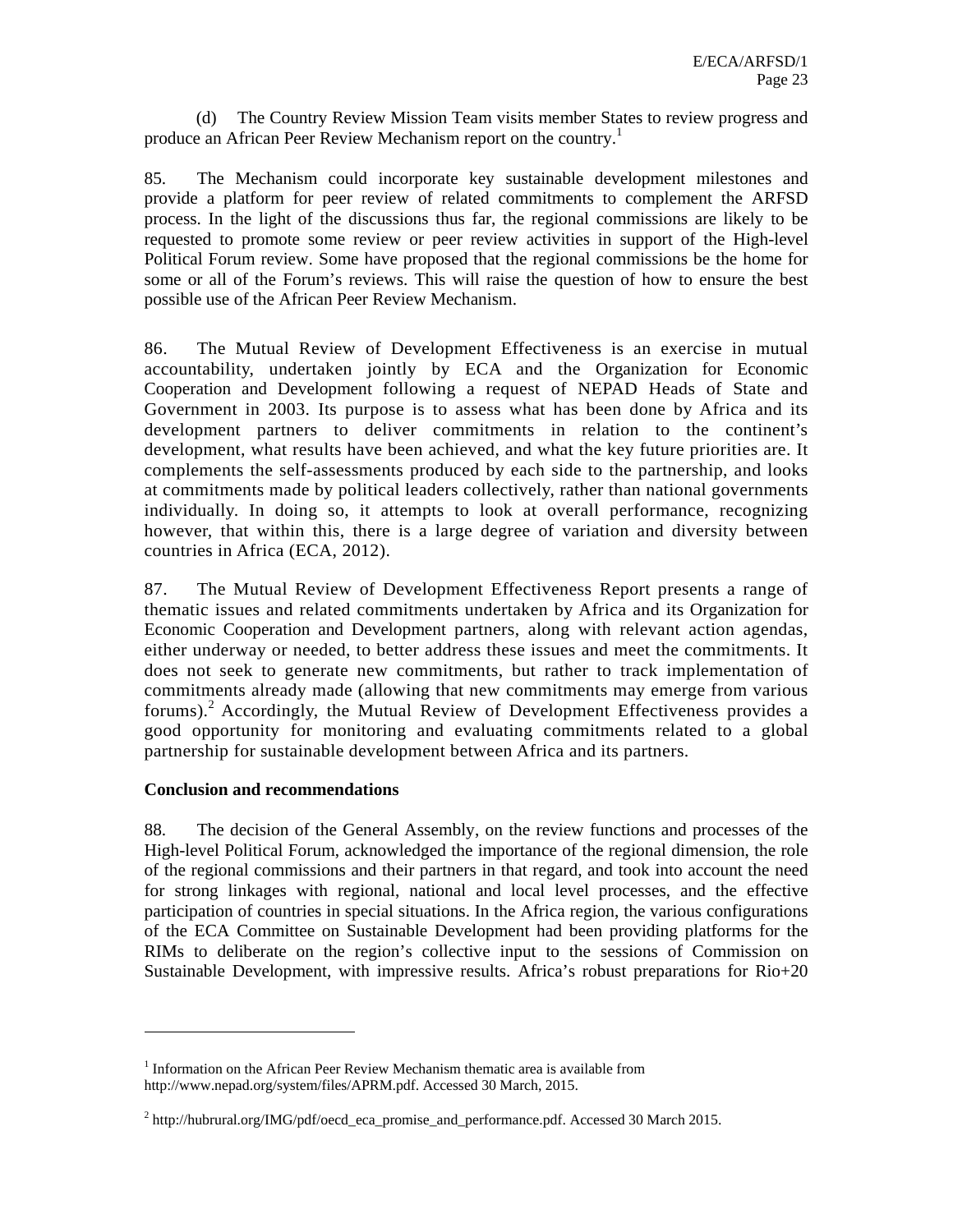ensured the adequate reflection of the region's concerns, priorities and interests in the Outcome Document of the Conference, entitled "The future we want".

89. The experiences gained in the organization of the Africa-RIMs, informed the organization of the Africa Regional Consultative Meeting on the sustainable development goals, jointly convened by ECA, the African Union Commission and AfDB, in the context of the Africa consultations on the post-2015 development agenda. The Outcome Document was adopted as a technical input to the work of the Africa High-level Committee, and was one of the key documents that guided the negotiating positions of African negotiators in the global sustainable development goals consultations in New York.

90. The organization of ARFSD, in preparation for the High-level Political Forum, will build on the experience of the Africa-RIM. In that context, the important role of regional actors, including ECA, the African Union Commission, AfDB, the NEPAD Planning and Coordinating Agency, the regional commissions, the United Nations Environment Programme Regional Office for Africa, and the United Nations Development Programme Regional Bureau for Africa, is well recognized. The review process envisaged is for national and local level review processes to feed into the regional level process. The Regional Coordination Mechanism for Africa platform and current review mechanisms, such as the African Peer Review Mechanism and the Mutual Review of Development Effectiveness, will be essential to the process.

91. ARFSD may wish to consider the following messages to inform its collective input to the 2015 High-level Political Forum:

(a) **Building on the experiences of the Africa-RIMs, including successes, challenges and lessons, will be critical for the successful convening of ARFSD.** In that regard, ECA should organize the regional forums jointly with the African Union Commission and AfDB, in collaboration with the United Nations Environment Programme Regional Office for Africa, the United Nations Development Programme Regional Bureau for Africa, and other relevant actors. Given that ARFSD will provide a platform to deliberate on Africa's collective input to the High-level Political Forum, its periodicity and programme should be informed by the Forum;

(b) **The significant role of the regional commissions and their subregional offices in promoting a balanced integration of the three dimensions of sustainable development, including fostering effective linkages among global, national and local level institutions, is well recognized.** In that regard, and in line with the encouragement and recommendation of Rio+20 and the 2012 Africa-RIM, respectively, concrete actions should be taken to provide ECA with additional posts and operational resources required to enhance its support to African countries in implementing sustainable development. The additional resource requirements could be provided in the form of the General Assembly regular budget and extrabudgetary resources through global partnership for development mechanisms;

(c) **The provision of a strengthened platform that adequately ensures an enhanced integration of the three dimensions of sustainable development will contribute to ensuring the success of ARFSD**. To that end, preparations for, and participation in ARFSD, should include stakeholders from Government and major groups across the three dimensions of sustainable development, and ensure effective coordination among delegations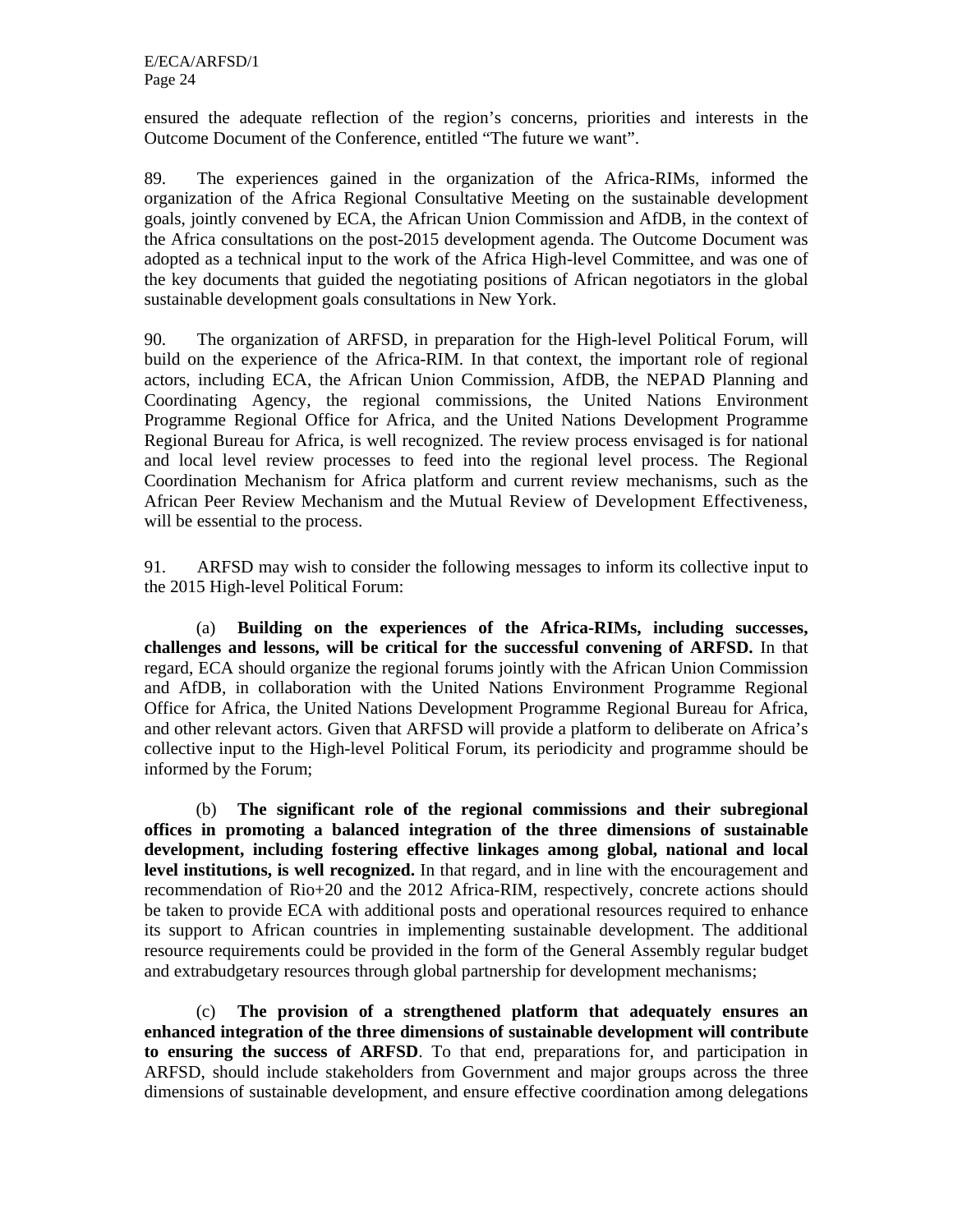of member States from Capitals, the African missions in Addis Ababa, and the African group in New York and Geneva;

(d) **The effective operationalization of the sustainable development goals' monitoring and evaluation framework at regional and subregional levels, calls for the meaningful engagement of ECA, the African Union Commission, AfDB, the NEPAD Planning and Coordinating Agency, the United Nations Environment Programme, the United Nations Development Programme and the regional commissions.** For each of the five subregions of Africa, the regional commissions should provide the institutional framework for monitoring and reporting on the sustainable development goals, with the support of agencies of the United Nations system operating at that level, including ECA subregional offices. The review at the subregional level should draw on the national level processes. The subregional reports should, in turn, inform the report on sustainable development goals for Africa. The same process should be used for producing the thematic review reports as deemed necessary;

(e) **Agenda 2063 constitutes Africa's framework for implementing post-2015 development agenda and its accompanying sustainable development goals framework.** In that respect, the Agenda, with its accompanying goals, targets and indicators, should provide a robust monitoring, evaluation and reporting framework for effective implementation at national, subregional and regional levels;

(f) **Africa has many platforms that could support the thematic reviews that may be undertaken under the auspices of ARFSD.** These include, the various ECA statutory committees, the Joint Meetings of the African Union Specialized Technical Committee on Finance, Monetary Affairs, Economic Planning and Integration and the Economic Commission for Africa Conference of African Ministers of Finance, Planning and Economic Development. Should thematic reviews be agreed as part of the High-level Political Forum process, these platforms, in addition to those of the United Nations system, should be leveraged taking into account their comparative advantages in terms of enlisting the critical mass of expertise needed for reviewing a particular thematic area;

(g) **The Regional Coordination Mechanism for Africa plays an important role in furthering the sustainable development agenda in the region.** This regional mechanism for United Nations coordination on its support to Africa based on development frameworks such as NEPAD and Agenda 2063, should ensure coherence and coordination in the system's support to the implementation of the post-2015 development agenda in Africa, and the Highlevel Political Forum review system through ARFSD;

(h) **The African Peer Review Mechanism is a mutually agreed programme voluntarily adopted by the States members of the African Union to promote and reinforce high standards of governance.** It is a self-monitoring mechanism with no conditionalities attached. The Mechanism meets the criteria identified in the Secretary-General's report on the post-2015 development agenda, and should be updated to incorporate key sustainable development commitments and milestones, to provide a platform for individual country reviews in Africa in the context of the High-level Political Forum process that may be led by regional commissions;

(i) **The Mutual Review of Development Effectiveness is an exercise in mutual accountability undertaken jointly by ECA and the Organization for Economic Cooperation and Development, following a request of NEPAD Heads of State and**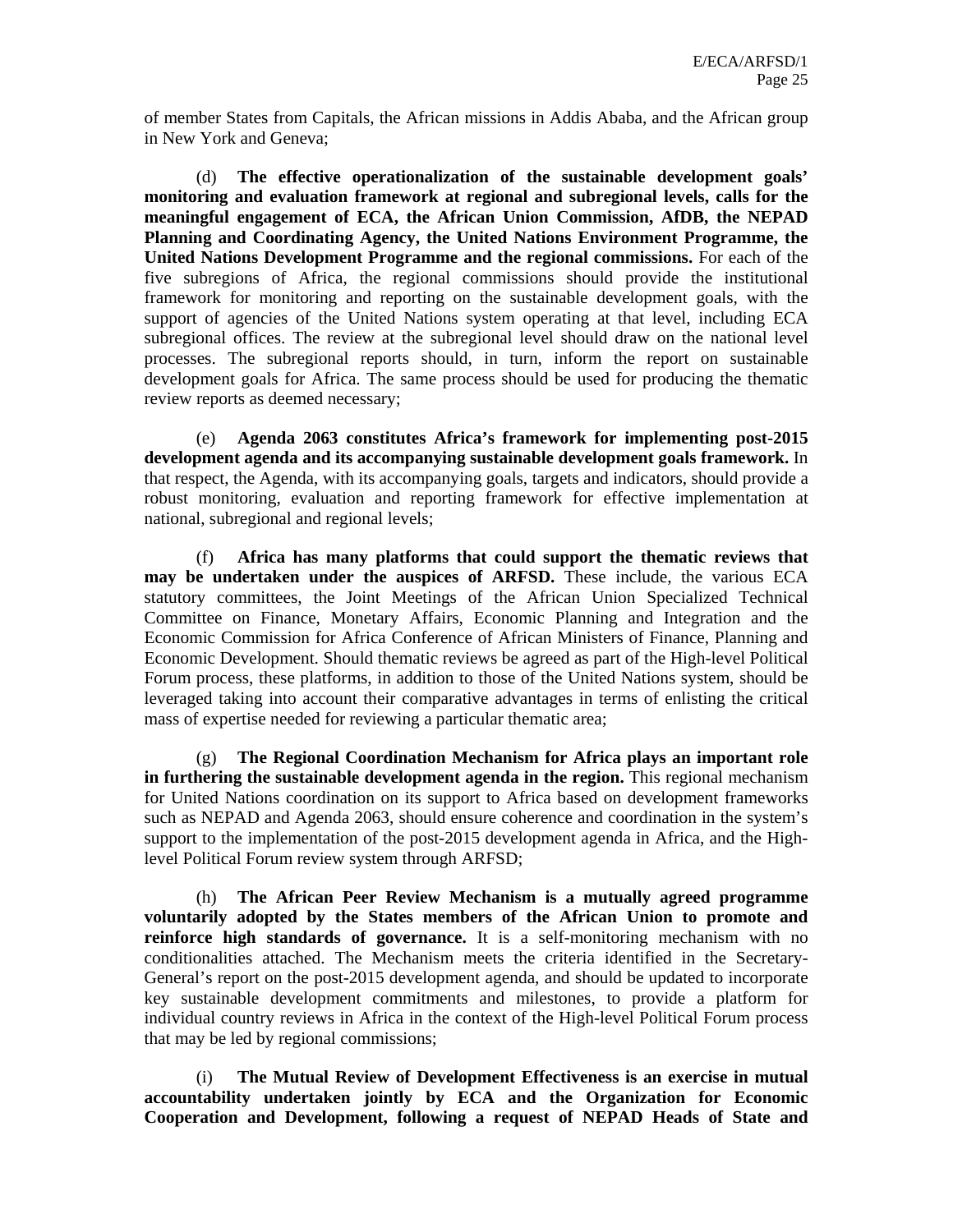**Government in 2003.** The report does not seek to generate new commitments, but rather to track implementation of commitments already made, while allowing for new commitments that may emerge from various forums. The report should complement other tools for monitoring, evaluating and reporting on commitments related to global partnership for sustainable development between Africa and its partners.

## **C. National and local levels**

92. At Rio+20, countries underlined the need for more coherent and integrated planning and decision-making at the national, subnational and local levels, and to that end, called on the international community to strengthen national, subnational and local institutions, or relevant multi-stakeholder bodies and processes dealing with sustainable development, including coordinating and facilitating effective integration of the three dimensions of sustainable development. The 2012 Africa-RIM reiterated the importance of such an arrangement at the national level, and recommended that national sustainable development bodies should consolidate and ensure the mainstreaming of sustainable development at the highest level of decision-making organs of governments, the private sector and civil society organizations. Moreover, the modus operandi of these coordinating bodies should ensure the involvement of all ministries, relevant government entities and other stakeholders, to enable them to exercise their full responsibilities in sustainable development. The Meeting also recommended that:

(a) The mandate, location and organizational structure of national coordinating bodies should allow for horizontal and vertical linkages, and ensure that the three dimensions of sustainable development are dealt with in an integrated manner. Furthermore, the composition of coordinating bodies should be broad-based ensuring the full and effective involvement of all relevant ministries and government entities, and major groups. The use and application of approaches and tools, including integrated assessments, should be adopted or enhanced to promote the balanced integration of the three dimensions of sustainable;

(b) National coordinating bodies should guide the development and implementation of policies, strategies and plans in order to ensure synergies and avoid overlaps and duplication of efforts. Additionally, they should ensure participatory mechanisms for the active engagement of all stakeholders, including civil society organizations in decision-making, and the implementation of activities. They should have an awareness-raising and advocacy role regarding sustainable development matters, and provide platforms for sharing experiences and knowledge networking;

(c) National coordinating bodies for sustainable development should have decentralized structures at local levels to guide implementation and ensure that the desired impact is made at those levels. They should be encouraged to recognize and include local experiences, lessons learned and actions in sustainability solutions and agreements, and to feed them into the policy and decision-making processes at the national level;

(d) ECA, jointly with the African Union Commission and AfDB, in partnership with the NEPAD Planning and Coordinating Agency, the regional commissions and other partners, should provide capacity-building support and promote exchange of experiences and knowledge networking among the coordinating bodies.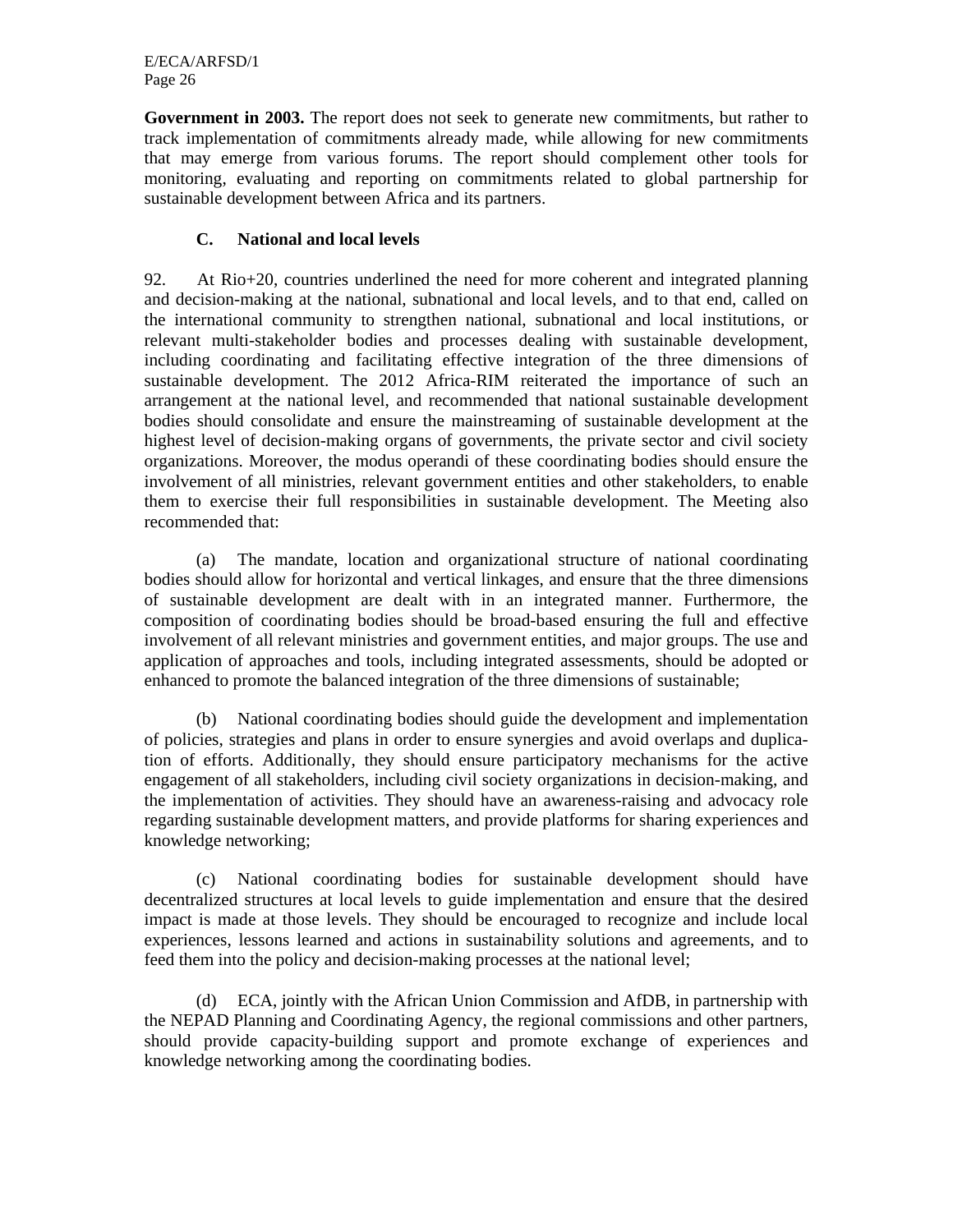93. Agenda 2063 considers three layers of interventions in its implementation, and monitoring and evaluation arrangements. The national level, including government, civil society organizations and non-governmental organizations, business and service associations, women and youth groups and community groups, will be responsible for the implementation of key activities under Agenda 2063. The regional level constituted by the regional commissions, business or service and professional associations will serve as the fulcrum for the implementation at the member states level. They will adapt the Agenda 2063 results framework to regional peculiarities and facilitate or coordinate the implementation by member States and develop or implement a monitoring and evaluation framework at the regional level. The continental level (the African Union organs, especially the African Union Commission) will be responsible for setting the broad results framework and broad monitoring and evaluation based on inputs from the regional commissions.

94. The Secretary-General's report advocates for a country-led, national component for accountability. The report considers the national review process as the most significant in the overall review process. The process will build on current national and local mechanisms and processes, with broad, multi-stakeholder participation, including the presentation of national and local governments, parliaments, civil society, science, universities and business. It would establish benchmarks, review the national policy framework, chart progress, learn lessons, consider solutions, follow-up and report thereon. To that end, a Government report, a national stakeholder report, with contributions from national nongovernmental actors, and a report compiling information and data from agencies of the United Nations system and international financial institutions, all based upon globally harmonized formats, could constitute the main written inputs on individual country progress.

95. The proposed sustainable development goals and targets would serve to, among other things, rally different actors, galvanize political will and actions, and encourage all nations to work towards a set of defined priorities – hence the need to harmonize monitoring and report on progress. However, development aspirations and processes are context specific. Accordingly, to be meaningful, global goals and targets must be tailored and adapted to regional and national contexts and initial conditions.

96. The Millennium Development Goals have been criticized for not taking due account of national contexts and initial conditions, whereby the relation between the agreed targets and indicators for global monitoring and possible national modifications were not clear, and countries have sometimes seen global targets and indicators as mandates. Accordingly, the proposed sustainable development goals are not meant to set or replace national priorities, and could be implemented with varying degrees of selection, adaptation or modification to national circumstances.

97. Further, as in the case of the Millennium Development Goals, some countries may choose to complement the proposed targets and indicators with others as deemed appropriate to their national development context. Lessons from the Millennium Development Goals should provide guidance on how countries could continuously and effectively review their own goals, targets and indicators through national participatory processes, with the global post-2015 agenda as a useful benchmark but not necessarily a prescription. This is critical for national ownership, commitment and accountability.

98. In terms of arrangements for monitoring and evaluation, the institutions and agencies charged with the responsibility for monitoring and evaluating performance and results of the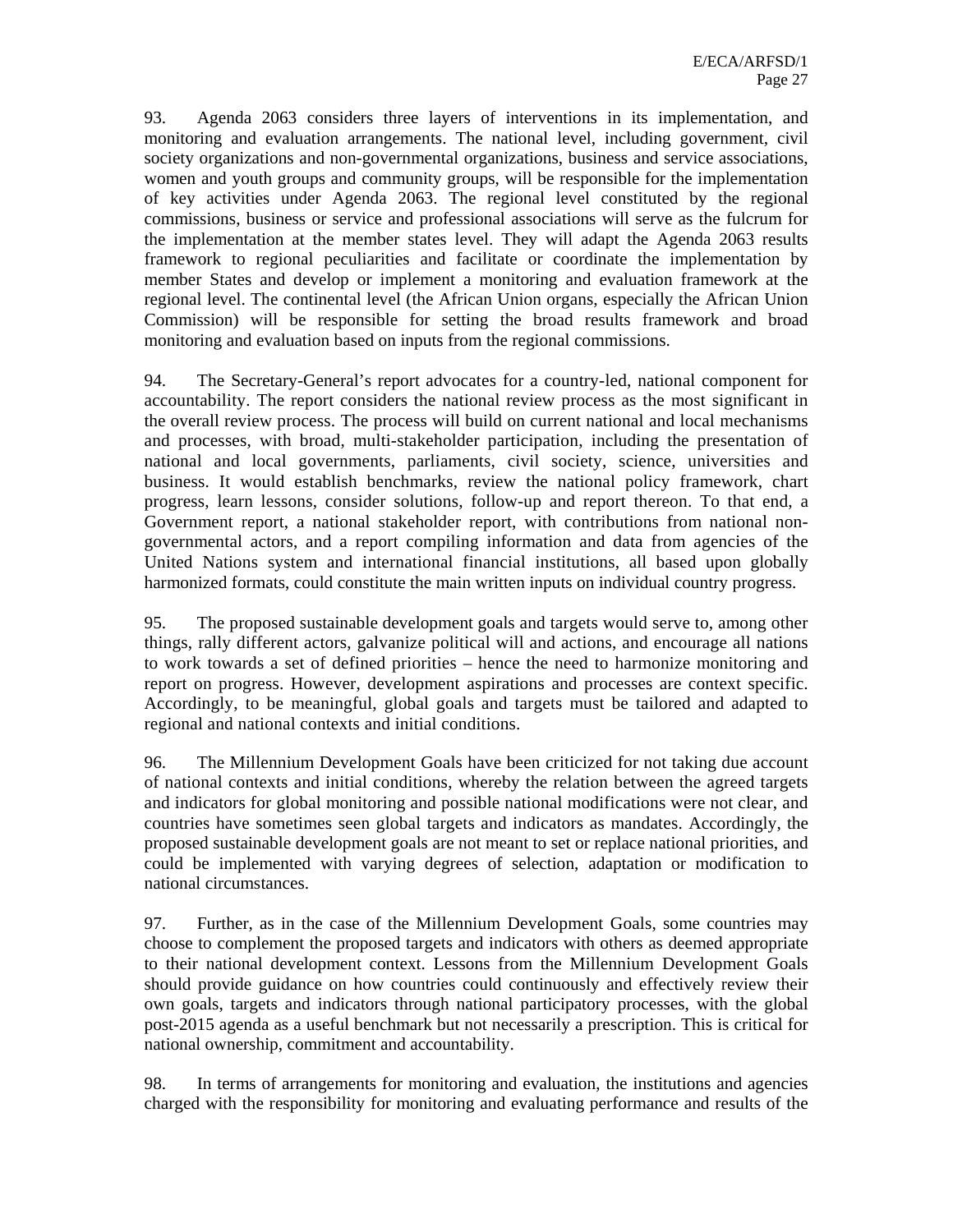sustainable development goals will need to be clearly identified, appropriately mandated and resourced. This should be the case from the community to the national, subregional, regional and international levels. Thus, at the community level, the monitoring and reporting units of local governments or local community councils will need to be strengthened to play a role in surveys to generate relevant data and implementation reports. At the subnational level, provincial administration or State governments, where applicable, will have to raise the effectiveness of current monitoring and reporting mechanisms to collate statistics and community level reports to produce subnational implementation reports. The provincial or State level reports will further be consolidated at the national level through designated institutions and agencies. At this stage, the national statistics offices will play a fundamental role in the generation of timely and reliable data.

99. For issues of national ownership, political commitment and accountability, it is fundamental that the international monitoring of global development is based, to the extent possible, on official statistics produced by national statistics services. National statistical systems, especially national statistics offices, should take the leading role at the country and local levels. This calls for enhancing national capacities (technical, human and financial) for collecting, compiling, analysing and reporting on targets and indicators for effective implementation, monitoring and evaluation of the sustainable development goals.

100. While national capacities have improved since the Millennium Development Goals framework and indicators were established in 2001, with appreciable international support provided for the development of national statistics, most national statistical systems are still severely under-resourced and have failed to deliver both in terms of timeliness and reliability of data. Although data paucity continues to be examined at different levels, securing good quality, comprehensive and comparable data for measuring progress towards the sustainable development goals will pose a challenge. Even when data is available, it is often not adequately disaggregated to allow for comparison between spatial scales, time periods and even special grouping by gender and other social structures, thus constraining in-depth monitoring and reporting.

101. Principal challenges facing national statistical systems include: limited human and institutional capacity of the units responsible for collection, compilation, analysis and dissemination of statistics; lack of adequate technical tools, packages and framework to support data production efforts; insufficient funding; and poor institutional coordination, among other factors. In addition, donor support has often focused too exclusively on data collection with inadequate attention to strengthening national capacities for monitoring, reporting, analysis and development of indicators. To support the sustainable development goals, capacity-building and data collection programmes should pay greater attention to analytical techniques and post-data collection processes, including methods of estimation to fill data gaps.

102. The monitoring, evaluation and reporting on the sustainable development goals would, therefore, place additional stress on these systems and more work and resources will be needed to support the effective implementation of the sustainable development goals. It will be useful at an early stage to comprehensively examine data gaps and compilation limitations country by country and goal by goal, with a view to meeting potential capacity challenges in national statistics services. For the sustainable development goals, transparency, accountability and national involvement in any estimation which is not derived from reported data, should be enhanced at all stages, ensuring that methods must be replicable and easily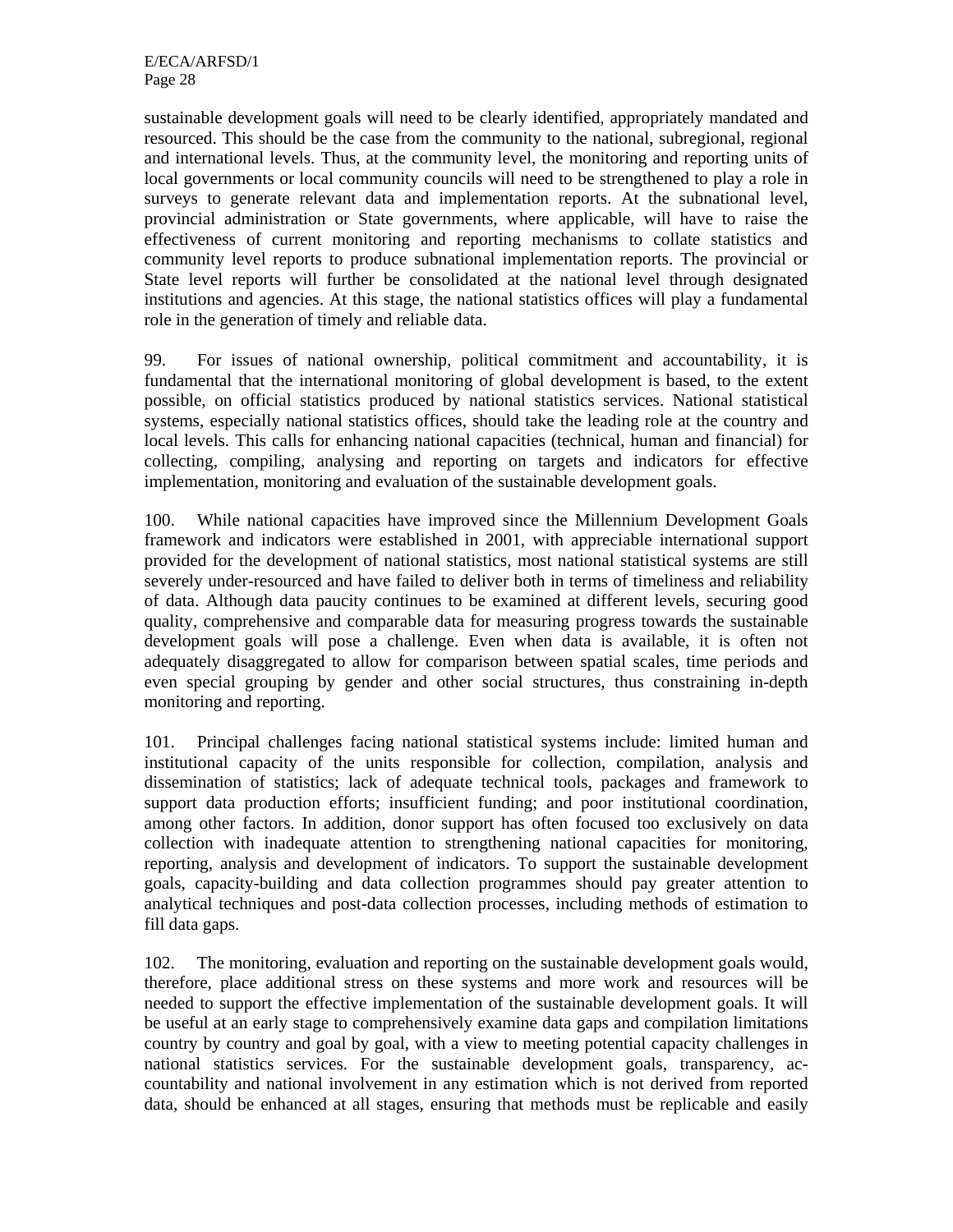understood by users and national stakeholders. Where international agencies use their own methods of estimation and modelling to improve comparability and fill in data gaps, countries should likewise participate in the development and application of these methodologies. Improved consultations and support to national statistics services are needed to ensure collaboration and enhance national leadership.

103. With regard to the new emerging themes of the sustainable development goals, resource requirements, cost implications and data quality and continuity must be given due consideration. It will be essential to identify, at the outset, new resources to support the needed data collection, compilation and dissemination. Given the weak statistical capacity in Africa, building statistical capacity in the three dimensions of sustainable development must be an important part of the post-2015 development agenda. National statistical capacities must be strengthened for data gathering, analysis and reporting to support timely reviews.

104. Technical cooperation and partnerships among regional institutions and their member States should continue to play a positive role in the adaptation of global and regional goals, targets and indicators to national circumstances and priorities, including implementing essential basic data programmes, and compiling national indicators, and analysis and reports that are attuned to regional and global concerns. The Secretary-General's report stresses that the international community must significantly scale up support to countries and national statistics offices with critical needs for capacities to produce, collect, disaggregate, analyse and share the data crucial to the new agenda. The envisaged data revolution for sustainable development could be the answer.

#### **Conclusion and recommendations**

105. National ownership is crucial to effective integration, implementation and review processes. In this regard, broad-based national participatory approaches would enhance the commitment, accountability and ownership needed. National structures and coordinating bodies guide the development and implementation of policies, strategies and plans for sustainable development. National coordinating bodies: translate global and regional frameworks into national and local actions; provide the mechanism for coherent and integrated planning and decision-making at national level; and ensure effective linkages from local to global. The national review process is, therefore, the most significant in the overall review process for which a bottom-up process is critical. In this regard, the Secretary-General's report on the implementation of the post-2015 development agenda places emphasis on the need for a bottom-up review process. It also highlights the significance of national reviews that should inform subregional, regional and global level review processes, in that order, thus enhancing national ownership and the legitimacy of the High-level Political Forum review process.

106. However, the new and emerging issues in the post 2015 development agenda could place additional stress on already weak national monitoring and reporting systems. In this regard, resource requirements, cost implications and data challenges would need particular consideration for effective implementation and review processes. Hence, national institutions in charge of monitoring, evaluating and reporting at all levels, will need to be clearly identified, appropriately mandated and resourced. This calls for enhanced support from the international community and the operationalization of a sustainable development data revolution, which the Secretary-General's report considers an important enabler for a review system.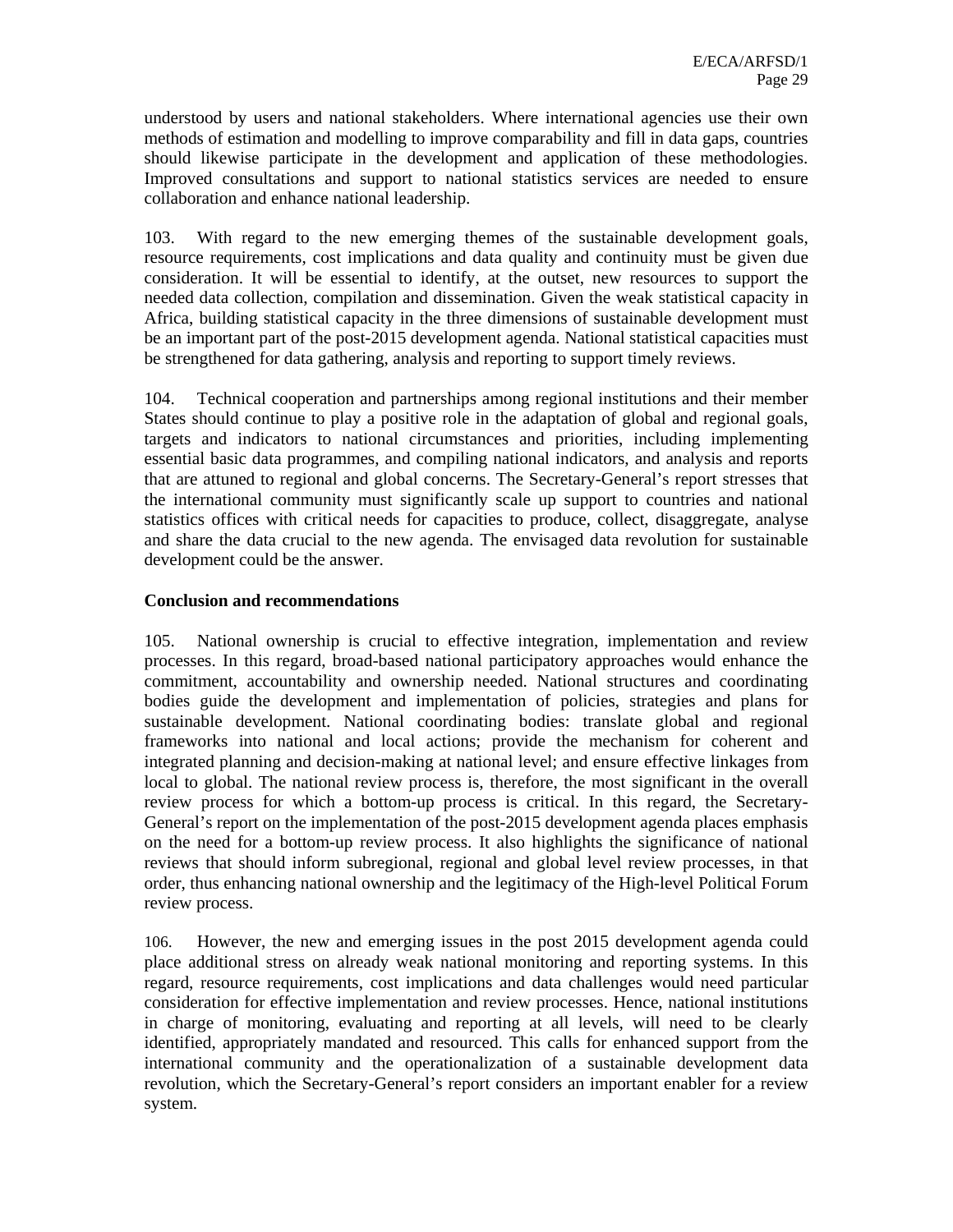107. ARFSD may wish to consider the following messages to inform its collective input to the 2015 High-level Political Forum:

(a) **National coordinating bodies for sustainable development are essential for coherent and integrated planning and decision-making at national level and ensuring effective linkages from local to global.** National sustainable development bodies should ensure integration of the three dimensions of sustainable development, and should promote the mainstreaming of sustainable development at the highest level of decision-making organs of Government, the private sector and civil society organizations. Their operational modalities should ensure the involvement of all relevant ministries, government entities and other stakeholders for effective delivery on their mandates;

(b) **The national review process is the most significant in the overall review process for which a bottom-up process is critical.** The process should build on current national and local mechanisms and processes, with broad, multi-stakeholder participation, under the leadership of national and local governments and with parliaments, civil society, science, academia and business. A Government report, a national stakeholders report and a United Nations system and other development partners' report could constitute the main outcomes of the review. The African Peer Review process will be instrumental to the national reviews in terms of national policies and measures to implement the post-2015 development agenda;

(c) **The proposed sustainable development goals are not meant to set or replace national priorities and could be implemented with varying degrees of selection, modification or adaptation to national circumstances.** To foster national ownership, commitment and accountability, countries should continuously review their own targets and indicators through national participatory processes with the global post-2015 development agenda framework as a useful benchmark, but not necessarily a prescription. While Agenda 2063 appears broadly consistent or convergent with the post-2015 development agenda, a systematic analysis of all goals and indicators in line with national circumstances and broader long-term sustainable development objectives would be useful;

(d) **Institutions in charge of monitoring, evaluating and reporting at all levels, will need to be clearly identified, appropriately mandated and resourced.** At the community level, the monitoring and reporting units of local governments or local community councils should be strengthened to play a role in generating relevant data and implementation reports. At the subnational level, monitoring and reporting mechanisms to produce subnational reports should equally be strengthened. The provincial or State level reports should be consolidated at national level through designated institutions and agencies. In this connection, the national statistics offices that are expected to play a fundamental role, should be strengthened to generate timely and reliable data;

(e) **Monitoring, evaluation and reporting on the sustainable development goals would place additional stress on national statistical systems.** There is a need to comprehensively examine data gaps and compilation limitations country by country, goal by goal, with a view to tackling potential capacity challenges in national statistics services. For the sustainable development goals, transparency, accountability and national involvement in any estimation that is not derived from reported data should be enhanced at all stages,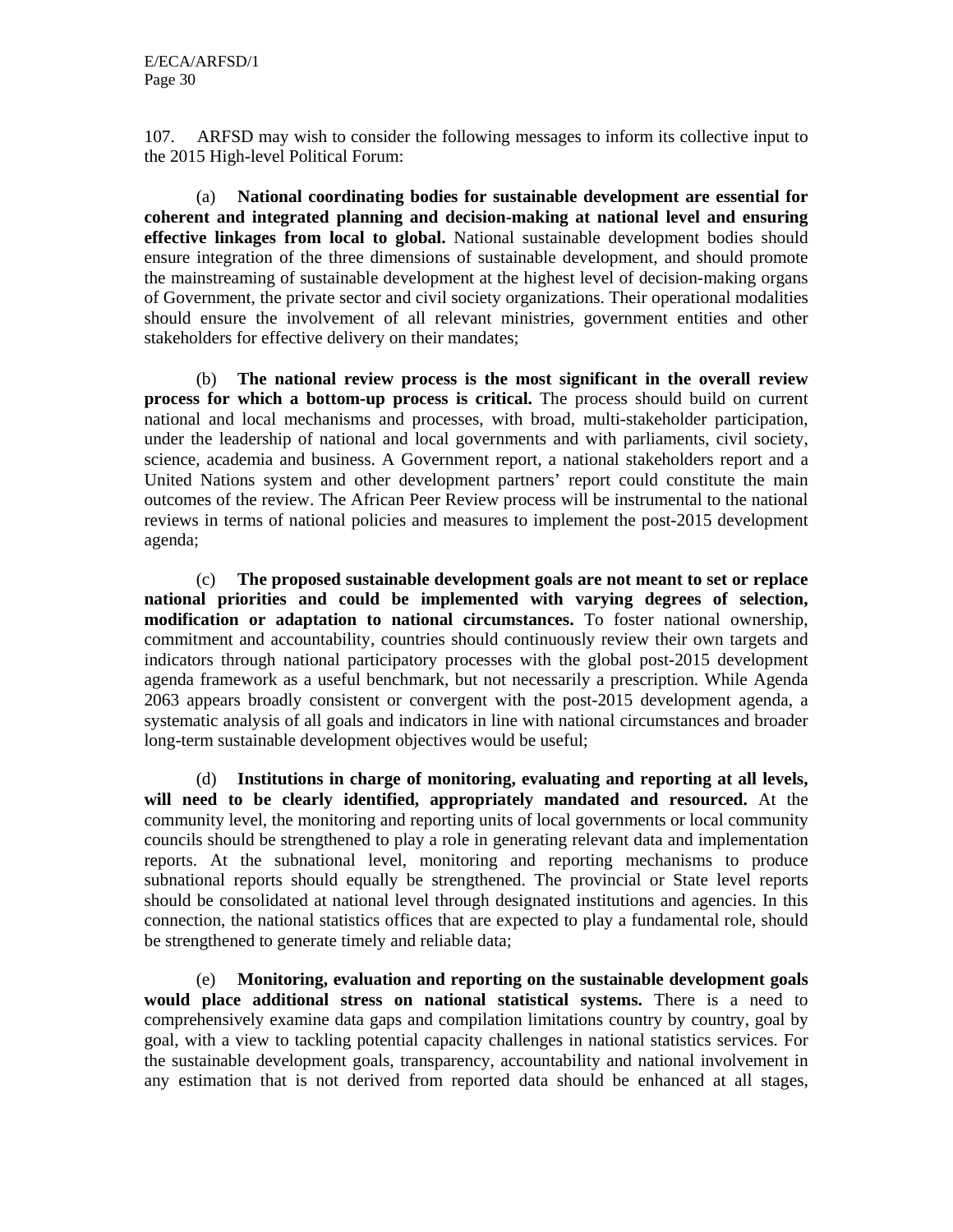ensuring that methods must be replicable and easily understood by users and national stakeholders;

(f) **With regard to the new and emerging sustainable development goals themes, resource requirements, cost implications and data quality and continuity must be given due consideration.** At the outset, new resources should be identified to support the needed data collection, compilation and dissemination. Countries will continue to need assistance in improving their statistical systems. The international community must significantly scale up support to countries and national statistics offices with critical needs for capacities to produce, collect, disaggregate, analyse and share the data crucial to the new agenda. The envisaged data revolution for sustainable development should be geared towards delivering on this requirement.

# **IV. Global partnership for development**

108. The global economy and the development landscape had undergone fundamental changes since the Paris Declaration on Aid Effectiveness principles were defined in 2005, and reviewed in Accra, Ghana, in 2008 as frameworks for development effectiveness. For development cooperation to increase its effectiveness as a catalyst for poverty reduction, a fundamental change of focus was required – from global structures to a country-led approach, recognizing the range of actors in development partnerships and the important but different roles each play. The 2011 Busan Partnership Agreement was in recognition of that and embodies that shift with its four principles for achieving common development goals: ownership of development priorities by developing countries; a focus on results; inclusive development partnerships; and transparency and accountability.

109. The implementation of sustainable development in Africa necessitates the mobilization of adequate means of implementation, both domestically and externally. In that context, the positions expressed in the Outcome Document of the Africa Regional Consultative Meeting on the sustainable development goals, the common African position on the post-2015 development agenda and Agenda 2063 are pertinent. With regard to the global partnership for development, the strategy and means of implementation, identified in the Africa sustainable development goals Outcome Document, are crucial. The outcome of the third International Conference on Financing for Development is expected to be a game changer in terms of sustainable development implementation, particularly the post-2015 development agenda, which is expected to be adopted in September 2015.

110. The Africa Regional Forum for Sustainable Development may wish to consider the following messages to inform its collective input to the 2015 High-level Political Forum:

(a) **Adequate means of implementation are necessary to realize sustainable development in general and the sustainable development goals in particular.** They include financial resources, technology development and transfer, capacity development, regional integration, trade and market access, and South-South cooperation. These are not mutually exclusive, and should be employed in a complementary manner for efficient and effective delivery;

(b) **Africa recognizes that it must take responsibility for its development, and must therefore endeavour to step up domestic financial resource mobilization significantly to achieve the sustainable development goals.** In this regard, Africa should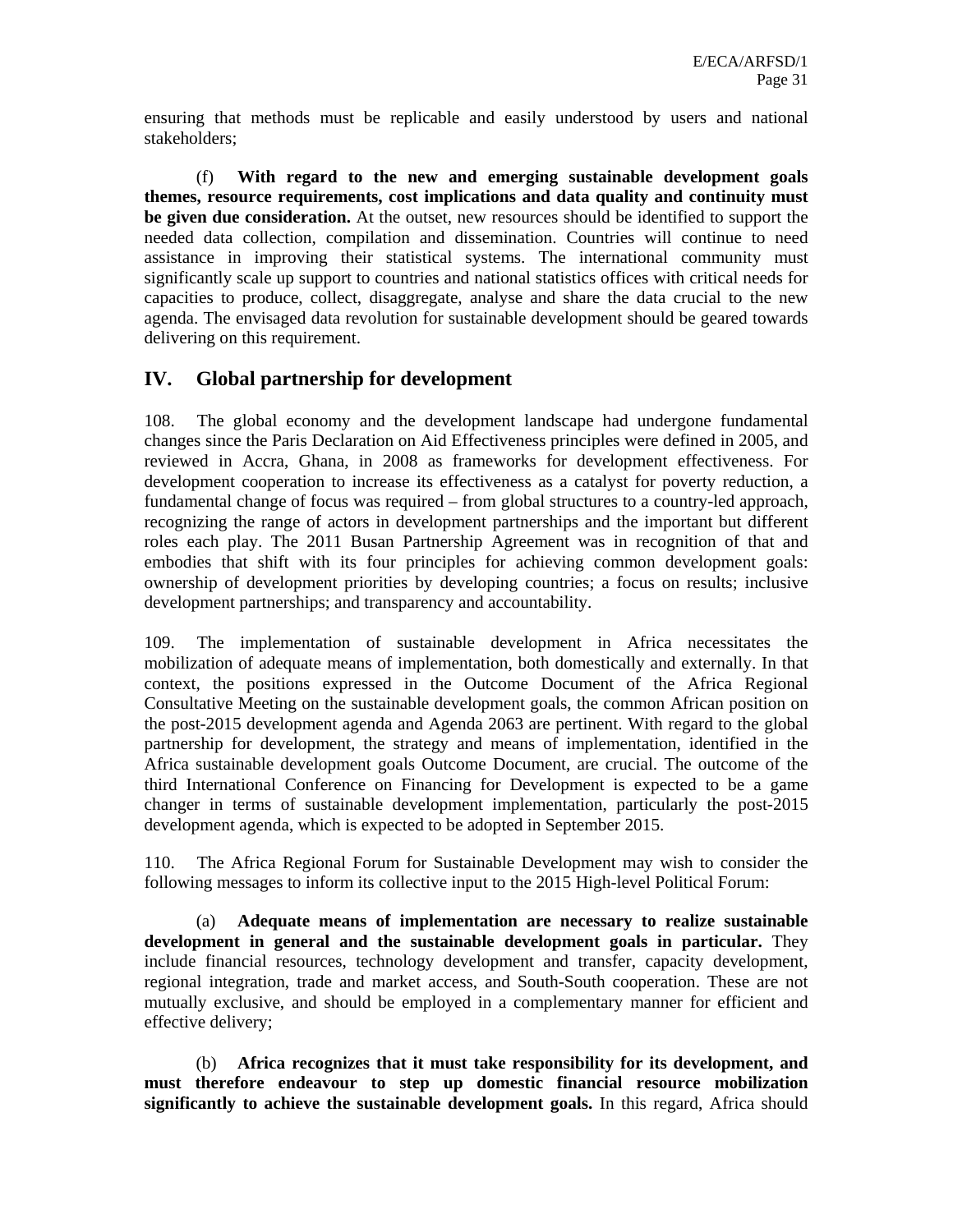increase domestic savings and improve public revenue collection. The region should also tap into the significant private capital flows, as sources for development financing. It should also improve governance and ensure an enabling investment climate for increased domestic and foreign investment, and the stemming of illicit financial flows. However, regional actions should be complemented by a favourable international environment and effective global partnerships for mobilizing resources. In this connection, Africa urges development partners to fully honour their commitments to the region;

(c) **The requirements of sustainable development financing surpass, by far, the resources that could be mobilized domestically.** In this regard, developed countries should: honour their commitment to reach the United Nations target of 0.7 per cent of gross national product for official development assistance; provide 0.15–0.20 per cent of their gross national income to least developed countries and agree on time frames to reach these targets; and encourage the private sector, including transnational corporations, private foundations and civil society institutions, to provide financial and technical assistance to developing countries;

(d) **Africa can save billions of dollars if illicit financial flows are stemmed and the cost of remittances reduced.** In this regard, rich countries in the Organization for Economic Cooperation and Development need to step up efforts on disclosure standards. International partnerships should be more responsive to the challenge of illicit financial flows from the African region. The 2009 pledge by the World Bank, supported by the G-8 heads of State, to reduce the average global cost of remittances from 10 per cent to 5 per cent by 2014, should be operationalized – taking into account Africa's specific context;

(e) **The financing for development conference that will take place in Addis Ababa, in July 2015, is expected to result in a bold and ambitious outcome that ensures predictability and adequacy of development financing.** In this connection, Africa calls for enhanced support to developing countries, particularly small island developing States, least developed countries and landlocked developed countries of the region;

(f) **Technology development and transfer are a key means of implementation, and African countries will have to rely on technology, if they are to shift to a more sustainable development path.** It is imperative to bridge the technological divide so as to promote sustainable industrialization, inclusive growth and transformational change across the African continent. Progress towards realizing the post-2015 development agenda and the sustainable development goals will depend on strides made in the means of implementation, including technology. To this end, the international community should commit to adequately support the establishment of a continental network of centres of excellence and hubs, leveraging current networks and institutional arrangements, to assess needs and identify, develop, adapt and transfer clean technologies;

(g) **Capacity development is crucial for implementing sustainable development, including developing resource efficient and inclusive economies in developing countries.** In this regard, the international community should commit to support the implementation of regional capacity development frameworks, including the African Union – NEPAD Capacity Development Strategic Framework, which requires updating. Support should also be provided for the elaboration of broader national capacity development strategies that embody all aspects of capacity development, including human resources, organizational and institutional development.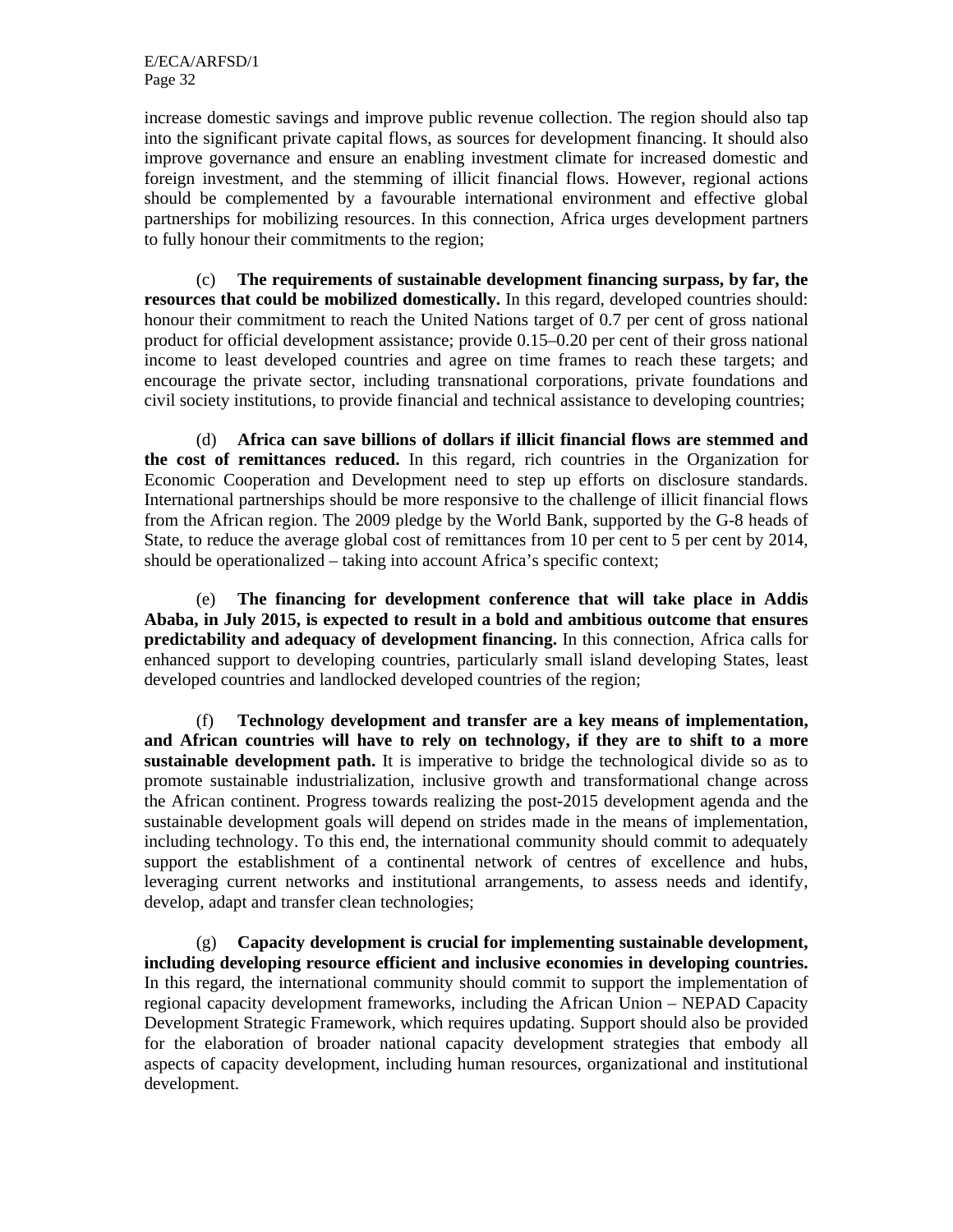# **V. Submission and presentation**

111. The 2015 session of the Africa Regional Forum on Sustainable Development requests ECA to officially submit its key messages to the 2015 High-level Political Forum via the latter's secretariat, the Department of Economic and Social Affairs, by ….June 2015. The Regional Forum further requests its chairperson…. of country to make a presentation of its key messages to the 2015 High-level Political Forum in New York on 1 July 2015, during the session on reporting on the outcomes of the Regional Forums for Sustainable Development.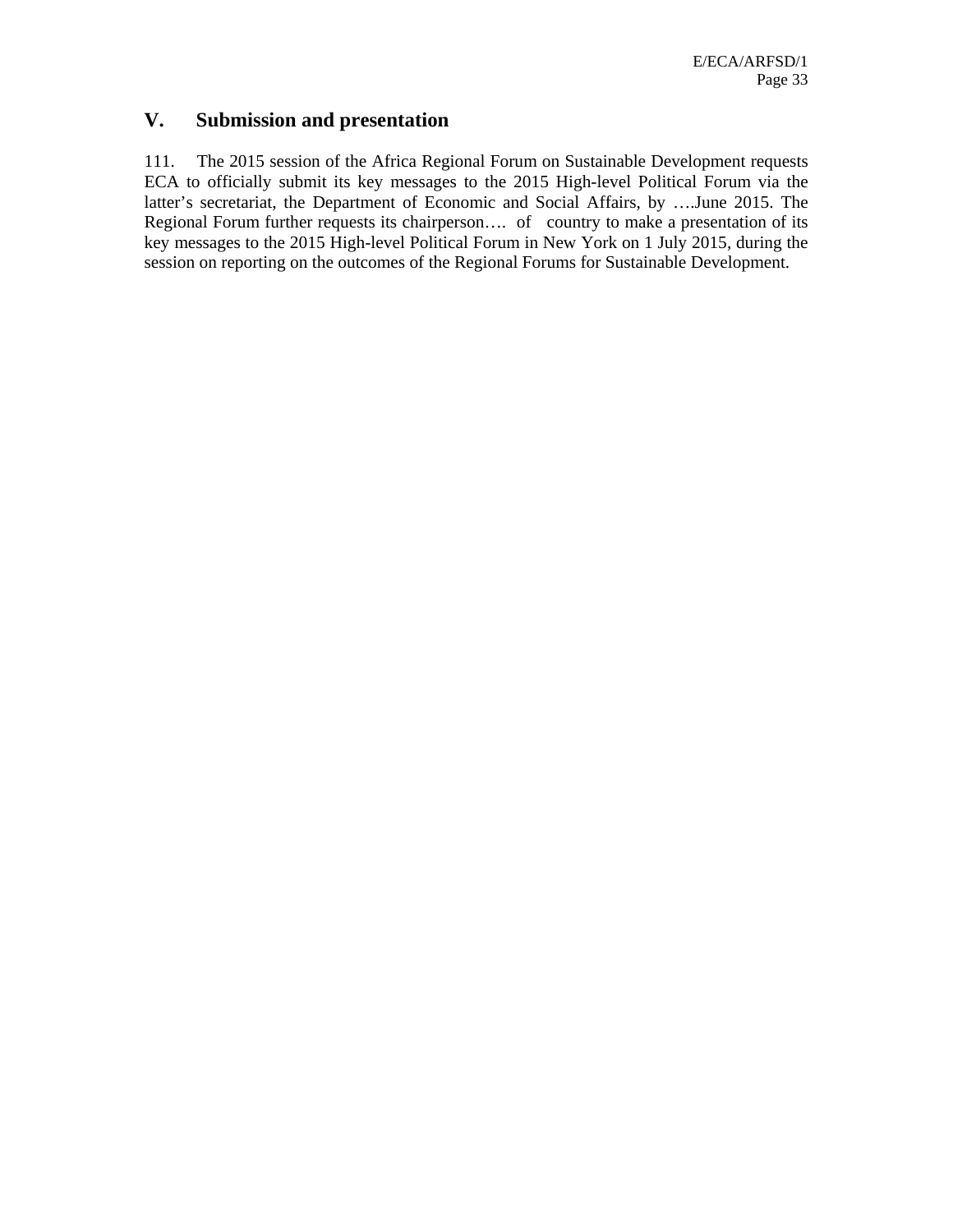# **References**

African Union (2001). *New Partnership for Africa's Development Foundation Document*, Abuja, Nigeria.

African Union Commission (2015). *Agenda 2063: The future we want for Africa*. Available from http://agenda2063.au.int/en/home?page=8&wptouch\_preview\_theme=enabled.

Bernstein, Steven (2013). *The Role and Place of the High-level Political Forum in Strengthening the Global Institutional Framework for Sustainable Development*. Available from

https://sustainabledevelopment.un.org/content/documents/2331Bernstein%20study%20on%2 0HLPF.pdf.

Comprehensive Development Framework Secretariat (2003). *Getting Serious About Meeting the Millennium Development Goals: A Comprehensive Development Framework Progress Report.* Available from http://siteresources.worldbank.org/CDFINTRANET/Resources/MDGReport.pdf.

Dalal-Clayton, Barry, and others (1998). *Rethinking Sustainable Development Strategies: Promoting Strategic Analysis, Debate and Action*. Available from http://www.presidency.ro/include/nssd/docs/phpQEFS2E.pdf.

Department for International Development–International Institute for Environment and Development–Centre for Aid and Public Expenditure for Overseas Development Institute (2000). *Strategies for Sustainable Development: Can country-level strategic planning frameworks achieve sustainability and eliminate poverty?* A discussion paper. London, United Kingdom of Great Britain and Northern Ireland.

Department of Economic and Social Affairs and United Nations Development Programme (2012). *Synthesis of National Reports for Rio+20*. Available from https://sustainabledevelopment.un.org/content/documents/742RIO+20\_Synthesis\_Report\_Fin al.pdf.

Division for Sustainable Development of the United Nations, Department of Economic and Social Affairs (2002). *Guidance in Preparing a National Sustainable Development Strategy: Managing Sustainable Development in the New Millennium*. Background Paper No. 13. Available from http://www.un.org/esa/dsd/dsd\_aofw\_nsds/nsds\_pdfs/NSDS\_map\_bg\_note.pdf.

\_\_\_\_\_\_\_\_\_\_(2015). *2015 High-level Political Forum Reviews and the UN System: Preliminary thinking* (working draft of 19 January). New York.

Economic Commission for Africa (2005). *National Councils for Sustainable Development in Africa: A Review of Institutions and their Functioning*. Addis Ababa.

\_\_\_\_\_\_\_\_\_\_(2008). *Sustainable Development Report on Africa: Five-Year Review of the Implementation of the World Summit on Sustainable Development Outcomes in Africa*. Addis Ababa, Ethiopia.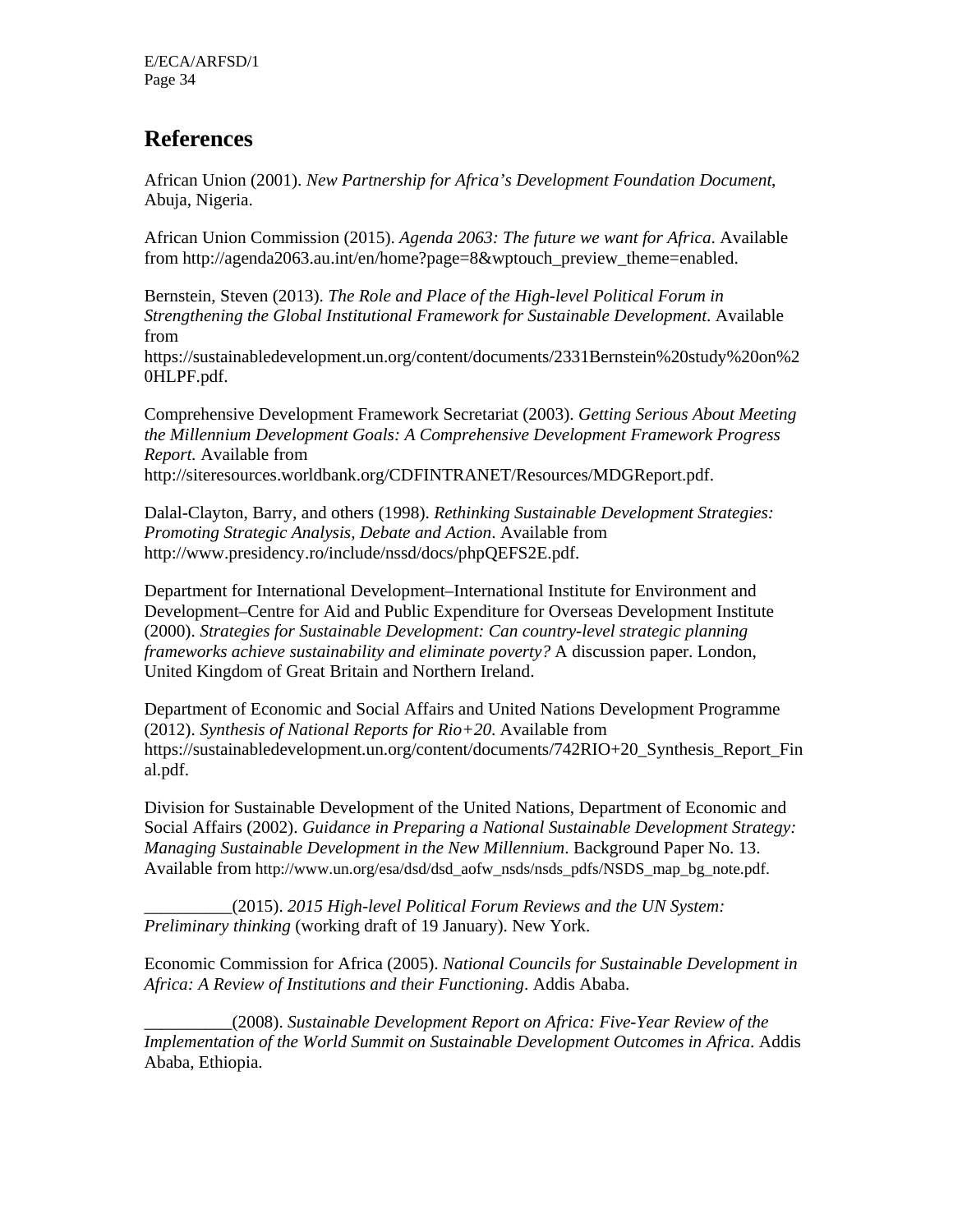\_\_\_\_\_\_\_\_\_\_(2011). *National Strategies for Sustainable Development in Africa: A Sixteen-Country Assessment*. Addis Ababa, Ethiopia.

\_\_\_\_\_\_\_\_\_\_(2012)*. Progress towards Sustainable Development in Africa*. Addis Ababa, Ethiopia.

\_\_\_\_\_\_\_\_\_\_(2013). *Outcome Document of the Africa Regional Implementation Meeting for the Post-Rio+20 follow-up processes*. Addis Ababa, Ethiopia.

\_\_\_\_\_\_\_\_\_\_(2013). *Outcome Document of the Africa Regional Consultative Meeting on the Sustainable Development Goals*. Addis Ababa, Ethiopia.

\_\_\_\_\_\_\_\_\_\_(2015). *Africa Regional Report on Sustainable Development Goals*. Addis Ababa, Ethiopia.

\_\_\_\_\_\_\_\_\_\_ Forthcoming. *Sustainable Development Indicator Framework for Africa and Initial Compendium of Indicators*. Addis Ababa, Ethiopia.

George, Clive, and Colin Kirkpatrick (2006). Assessing National Sustainable Development Strategies: strengthening the links to operational policy. *Natural Resources Forum*, vol. 30, No. 2 (May) pp. 146–156.

Munasinghe, Mohan, ed. (1996). *Environmental Impacts of Macroeconomic and Sectoral Policies*. Washington, D.C.: International Society for Ecological Economics, the World Bank, and the United Nations Environment Programme.

New Partnership for Africa's Development (2011). Thematic Area: African Peer Review Mechanism. Available from http://www.nepad.org/system/files/APRM.pdf. Accessed 30 March, 2015.

Organization for Economic Cooperation and Development (2005). *National Strategies for Sustainable Development: Good Practices in OECD Countries*. Paris.

Organization for Economic Cooperation and Development–Development Assistance Committee (2001). *The DAC Guidelines Strategies for Sustainable Development: Guidance for Development Cooperation.* Available from http://www.oecd.org/dac/environmentdevelopment/2669958.pdf.

Organization for Economic Cooperation and Development–United Nations Conference on Sustainable Development (2006). *Institutionalizing Sustainable Development*. Abstracts from the workshop on Institutionalizing Sustainable Development, City Conference Centre, Stockholm, Sweden, 31 August – 1 September. Available from http://browse.oecdbookshop.org/oecd/pdfs/product/0307041e.pdf.

\_\_\_\_\_\_\_\_\_\_(2012). Current Ideas on Sustainable Development Goals and Indicators. *Issues Briefs*, No.6. Available from https://sustainabledevelopment.un.org/content/documents/327brief6.pdf.

Organization for Economic Cooperation and Development–United Nations Development Programme (2002). *Sustainable Development Strategies: A Resource Book*. Available from http://www.sd-network.eu/pdf/resources/Dalal-Clayton,%20Bass%20%282002%29%20- %20Sustainable%20Development%20Strategies%20-%20A%20Resource%20Book.pdf.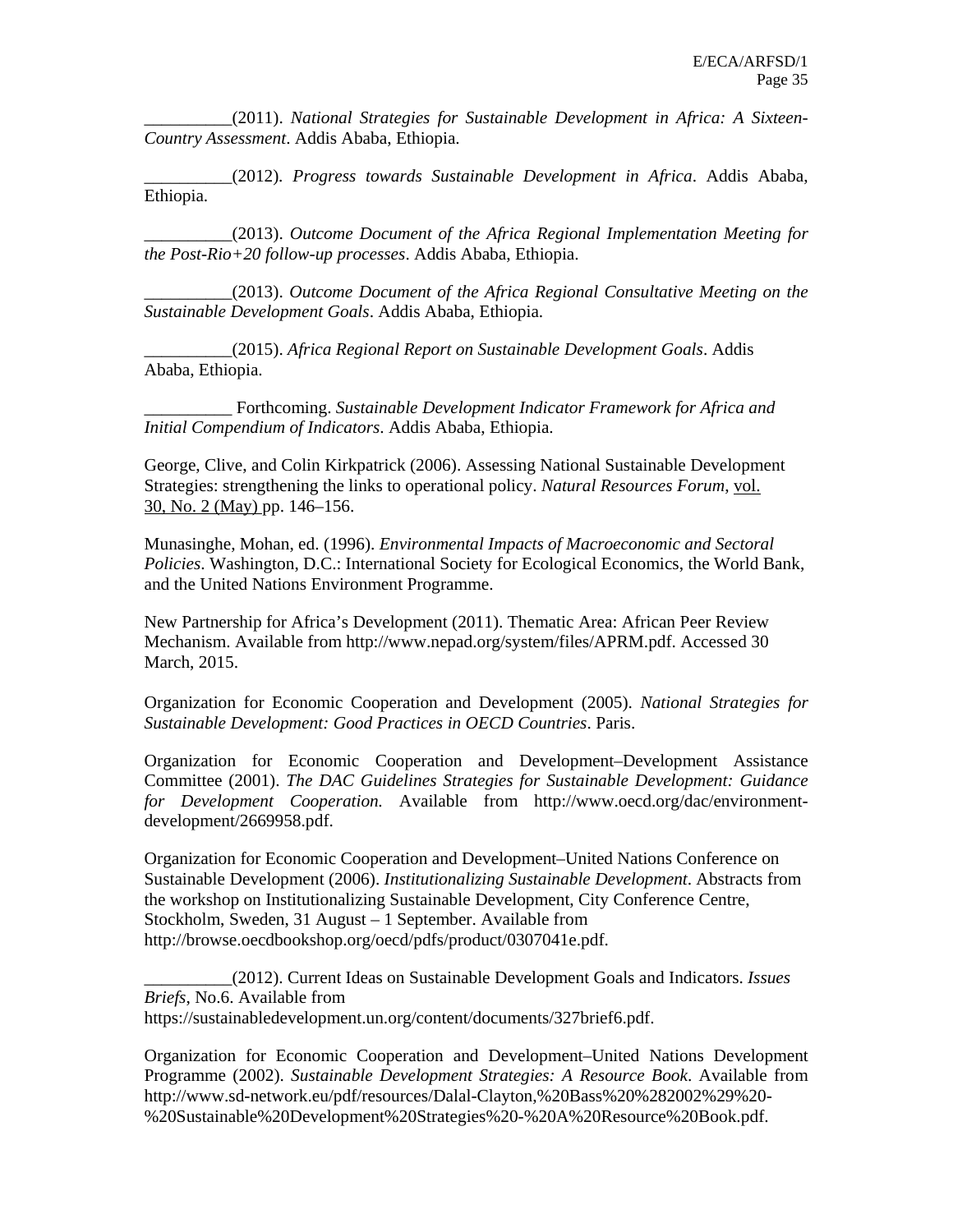E/ECA/ARFSD/1 Page 36

United Nations (2002). *Report of the World Summit on Sustainable Development: Political Declaration and Plan of Implementation*. Johannesburg, South Africa. Available from http://www.un.org/jsummit/html/documents/summit\_docs/131302\_wssd\_report\_reissued.pdf.

\_\_\_\_\_\_\_\_\_\_(2012). *Outcome Document.* United Nations Conference on Sustainable Development, Rio+20, Rio de Janeiro, Brazil, 20–22 June.

\_\_\_\_\_\_\_\_\_\_(2012). *Questionnaire Related to the Development of Sustainable Development Goals to seek inputs from national Governments in preparation for the Secretary-General's Initial Input to the Open Working Group*. September. Available from http://www.minambiente.it/sites/default/files/archivio/allegati/rio\_20/questionnaire\_sdgs\_fina l\_2809.pdf.

\_\_\_\_\_\_\_\_\_\_(2013). *A New Global Partnership: Eradicate Poverty and Transform Economies through Sustainable Development: The Report of the High-Level Panel of Eminent Persons on the Post-2015 Development Agenda*. New York. Available from http://www.un.org/sg/management/pdf/HLP\_P2015\_Report.pdf.

United Nations Conference on Sustainable Development Secretariat (2011). Institutional Framework for Sustainable Development: Issues related to an intergovernmental body on sustainable development. *Rio+20 Issues Briefs*, No.3. Available from http://www1.uneca.org/Portals/rio20/documents/cfssd7/presentations/CONFERENCE%20DO CS/Issues%20Brief%203%20-%20IFSD%20SD%20Body\_final\_formatted.pdf.

United Nations Development Programme (2012). *Achieving the Millennium Development Goals in Africa – The MDG Africa Steering Group's Recommendations – Implementation Framework*. Available from http://www.mdgafrica.org/pdf/MDGAFRICA\_IMPLEMENTATION\_FRAMEWORK.pdf.

United Nations Division for Sustainable Development (2005). *National Sustainable Development Strategies: Challenges, Approaches and Innovations in Strategic and Coordinated Action*. Expert Group Meeting on Reviewing National Sustainable Development Strategies. New York, 10–11 October. Available from https://sustainabledevelopment.un.org/content/documents/1427crp\_10.pdf.

United Nations Environment Programme (2006). *African Environment Outlook 2 – Our Environment, Our Wealth*. Available from http://www.unep.org/DEWA/Africa/docs/en/AEO2\_Our\_Environ\_Our\_Wealth.pdf.

United Nations General Assembly (2012). Secretary-General's Initial Input to the Open Working Group on Sustainable Development, sixty-seventh session of the General Assembly. 12 December, advance unedited copy. Available from

https://sustainabledevelopment.un.org/content/documents/1494sgreportsdgs.pdf.

\_\_\_\_\_\_\_\_\_\_(2012). *Summary of the special event of the second Committee of the General Assembly – Conceptualizing a Set of Sustainable Development Goals*. 24 October. Available from

https://sustainabledevelopment.un.org/content/documents/1433Long%20Summary%20SDG %20event.pdf.